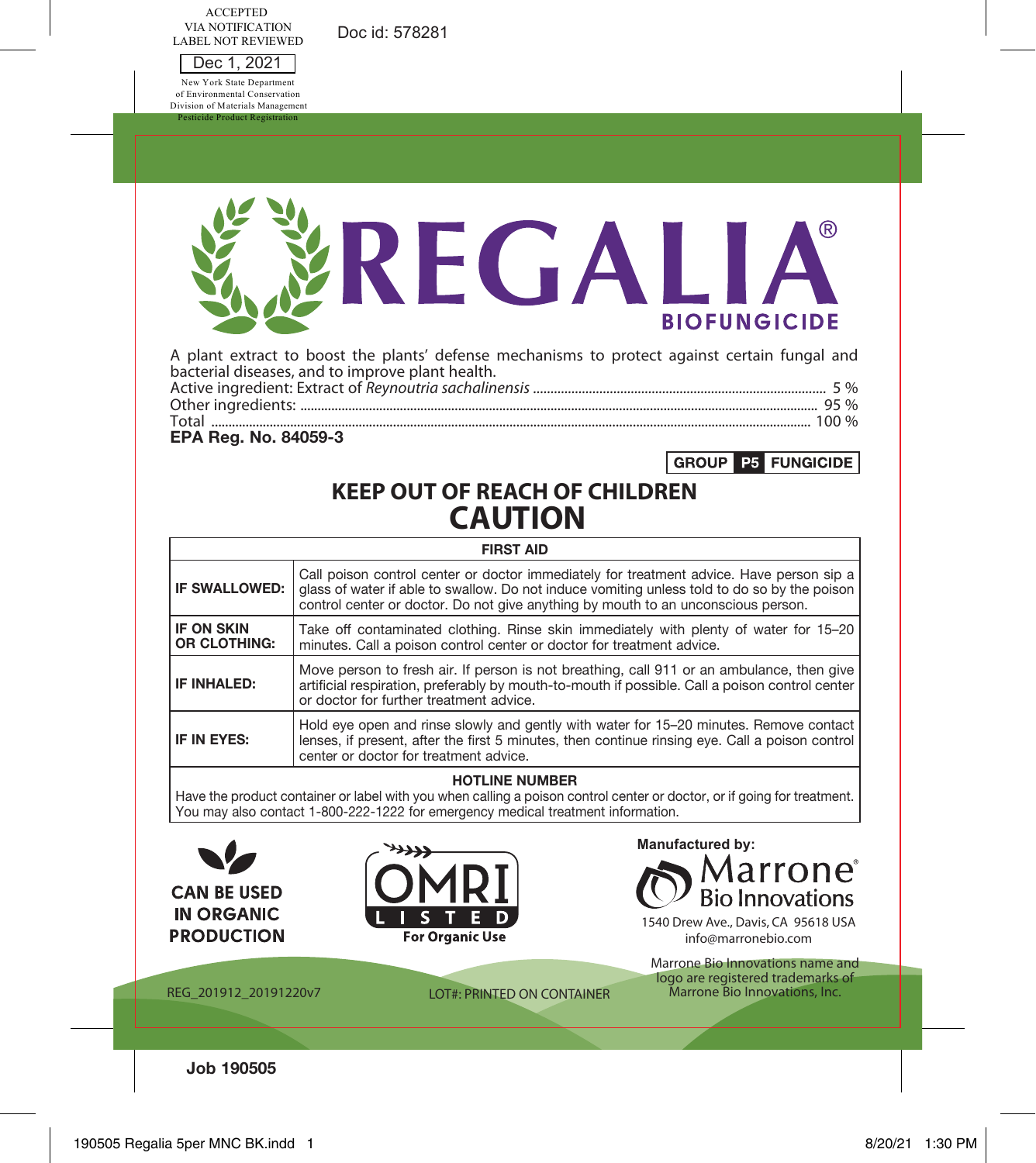# **PRECAUTIONARY STATEMENTS HAZARDS TO HUMANS AND DOMESTIC ANIMALS**

**CAUTION:** Causes moderate eye irritation. Avoid contact with eyes or clothing. Wear goggles or safety glasses. Wash thoroughly with soap and water after handling and before eating, drinking, chewing gum, using tobacco or using the toilet.

#### **PERSONAL PROTECTIVE EQUIPMENT (PPE)**

Applicators and other handlers must wear:

- Long-sleeved shirt and long pants
- Shoes plus socks
- Waterproof gloves
- Protective eyewear

Follow manufacturer's instructions for cleaning and maintaining PPE. If no such instructions for washables, use detergent and hot water. Keep and wash PPE separately from other laundry.

#### **ENVIRONMENTAL HAZARDS**

For terrestrial uses: do not apply directly to water, to areas where surface water is present, or to intertidal areas below the mean high water mark. Do not contaminate water when disposing of equipment washwater or rinsate.

# **DIRECTIONS FOR USE**

It is a violation of Federal Law to use this product in a manner inconsistent with its labeling. Do not apply this product in a way that will contact workers or other persons, either directly or through drift. Only protected handlers may be in the area during application. For any requirements specific to your State or Tribe, consult the State or Tribal agency responsible for pesticide regulation.

#### **AGRICULTURAL USE REQUIREMENTS**

Use this product only in accordance with its labeling and with the Worker Protection Standard, 40 CFR Part 170. This standard contains requirements for the protection of agricultural workers on farms, forests, nurseries and greenhouses and handlers of agricultural pesticides. It contains requirements for training, decontamination, notification and emergency assistance. It also contains specific instructions and exemptions pertaining to the statements on this label about personal protective equipment (PPE) and the restricted-entry interval (REI). The requirements in this box only apply to uses of this product that are covered by the Worker Protection Standard.

Do not enter or allow worker entry into treated areas during the restricted-entry interval (REI) of 4 hours.

PPE required for early entry to treated areas that is permitted under the Worker Protection Standard and that involves contact with anything that has been treated such as plants, soil or water is:

- Coveralls
- Waterproof gloves
- Shoes plus socks
- Protective eyewear

Exception: If the product is soil-injected or soil-incorporated, the Worker Protection Standard, under certain circumstances, allows workers to enter the treated area if there will be no contact with anything that has been treated. The REI does not apply when this product is used for seed treatment at planting or in hopper box treatments.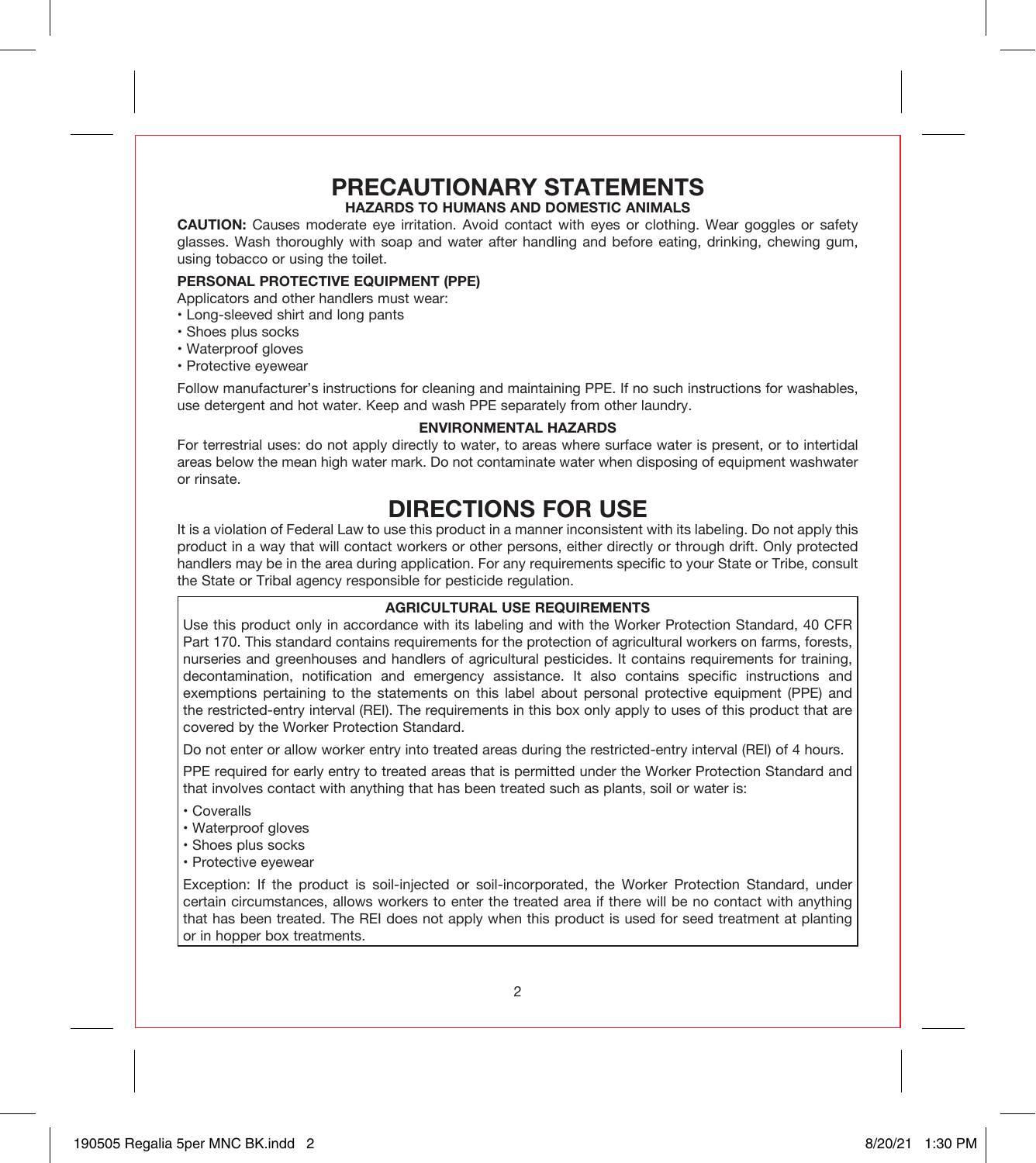#### **GENERAL INFORMATION**

REGALIA® Biofungicide is an extract from the plant *Reynoutria sachalinensis* for use on ornamental plants, turf, row, and edible and field crops. REGALIA® Biofungicide applied to actively growing plants (see DIRECTIONS FOR USE) will help protect treated portions from certain plant diseases and will improve plant health. Plant health benefits often result in greater yields at harvest, especially when crops are stressed by pathogens or environmental conditions. Use REGALIA® Biofungicide as a preventative rather than a curative application. Apply prior to disease infestation to protect the growing leaf tissue, flowers and above ground fruit and vegetables. See specific information below for diseases controlled and use rates on ornamental plants, row, field and edible crops.

REGALIA® Biofungicide can be used in multiple application methods to control or suppress certain soilborne or foliar diseases and to promote healthy plant growth. See below for specific information on diseases controlled and use rates.

#### **MODE OF ACTION**

The extract obtained from *Reynoutria sachalinensis* plant material contains bioactive compounds. The extract, when applied to the host plant, activates the plant's defense system to increase phenolics and antioxidants, and strengthen cell walls. This mode of action is classified as induced systemic resistance.

When applied at rates and timing for disease control, the induced resistance against important diseases provides translaminar activity, which takes place within one to two days of application. Repeat foliar applications per label instructions. Use REGALIA® Biofungicide, therefore, as a preventative treatment. In addition to foliar applications, REGALIA® Biofungicide can be used in multiple application methods as a plant dip, soil drench, in-furrow spray, or applied through drip irrigation to control or suppress certain soil-borne diseases and to promote healthy root growth.

When applied at rates and timing for plant health effects, the improved plant defense responses minimize the impacts of stress and disease, resulting in optimized yields at harvest. Applying Regalia® Biofungicide has been shown to increase leaf chlorophyll content and increase soluble protein content in some crops. These effects often lead to improved crop quality and/or yields.

#### **MIXING AND APPLICATION INSTRUCTIONS – SHAKE WELL PRIOR TO USE –**

**Mixing instructions:** Prepare no more mixture than is required for the immediate operation. Agitate the solution continuously during mixing and application. Mechanical mixing is recommended for proper mixing of REGALIA® Biofungicide mixtures.

**REGALIA® Biofungicidealone:** Add 1/2 of the required amount of water to the mix tank. With the agitator running, add the REGALIA® Biofungicide to the mix tank. Continue agitation while adding the remainder of the water. Begin application of the solution after the REGALIA® Biofungicide has completely dispersed into the mix water. Maintain agitation until all the mixture has been applied.

**REGALIA® Biofungicide + tank mixtures:** Add 1/2–3/4 of the required amount of water to the mix tank. Start the agitation before adding any tank mix ingredients. In general, tank mix ingredients should be added in this order: wettable powders, dry flowable formulations, liquid flowable formulations, and emulsifiable formulations such as REGALIA® Biofungicide. Always allow each tank mix ingredient to become completely dispersed before adding the next component. Maintain continuous agitation until all components have been dispersed and throughout the application process. After all components are completely dispersed add the remainder of the water. REGALIA® Biofungicide cannot be mixed with another product with a prohibition against mixing. Use of the tank mix must be in accordance with the most restrictive label limitations and precautions. **Do not pre-mix REGALIA® Biofungicide with any other tank mix component prior to adding to the spray tank**.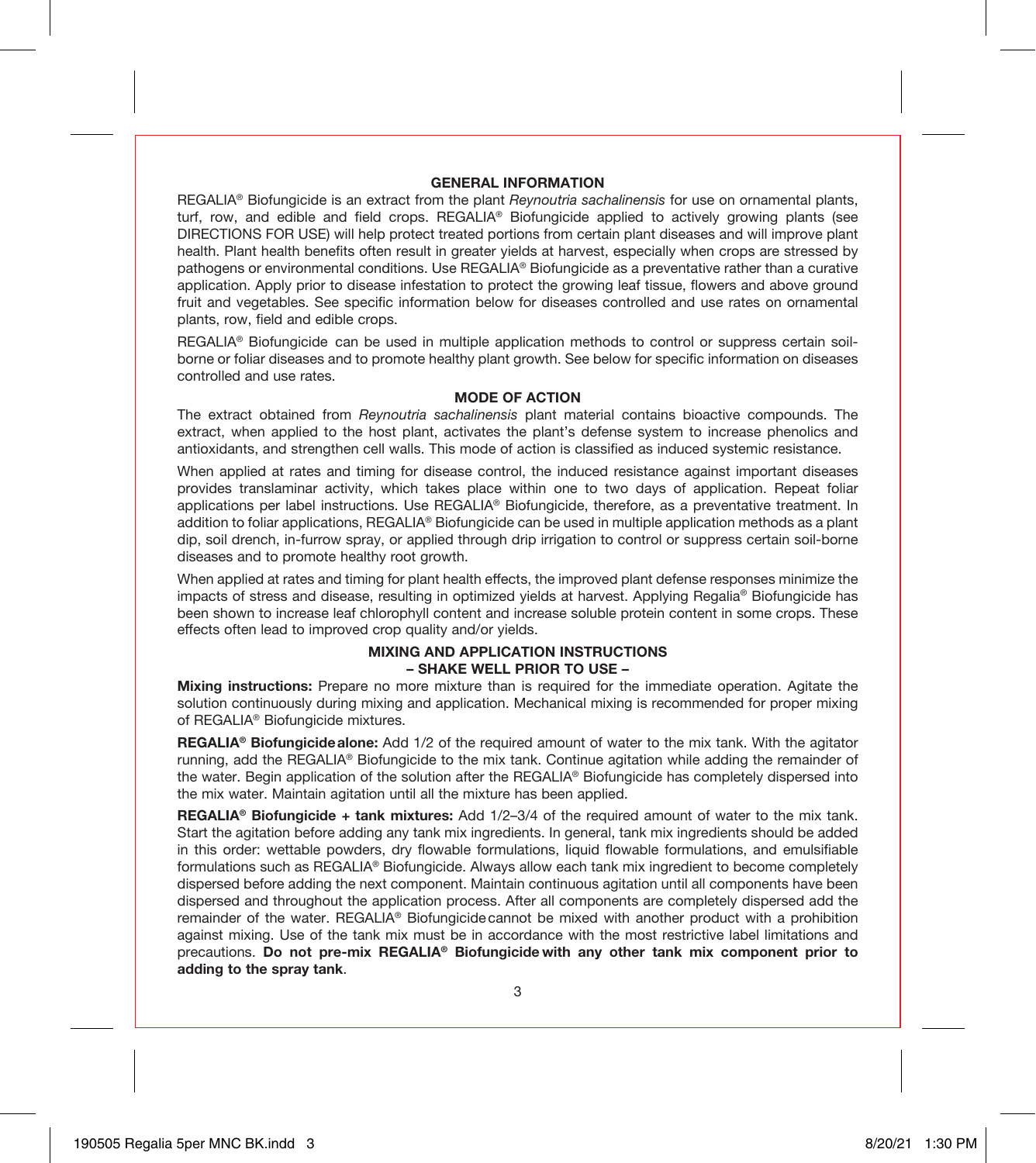**Note:** When using REGALIA® Biofungicide in tank-mixtures, all products in water soluble packaging should be added to the tank before any other tank-mix ingredient, including REGALIA® Biofungicide. Allow the water-soluble packaging to completely dissolve and the product(s) to completely disperse before adding any other tank-mix ingredient to the tank.

**Compatibility:** Do not combine REGALIA<sup>®</sup> Biofungicide in the spray tank with pesticides, adjuvants, or fertilizers if there has been no previous experience or use of the combination to show it is physically compatible, effective, and non-injurious under your use conditions. REGALIA® Biofungicide is compatible with many commonly used pesticides, fertilizers, adjuvants, and surfactants, but has not been evaluated with all potential combinations. To ensure compatibility of the tank mix combinations, evaluate prior to use as follows: Using a suitable container, add the proportional amounts of product to water. Add wettable powders first, then water dispersible granules, then liquid flowables, and lastly, emulsifiable concentrates. Mix thoroughly and let stand for at least five minutes. If the combination stays mixed or can be remixed, it is physically compatible. Test the mix on a small portion of the crop to be treated to ensure that a phytotoxic response will not occur as a result of the application.

**Application Instructions**: REGALIA® Biofungicide is a micro-emulsion concentrate consisting of certain ingredients extracted from R*eynoutria sachalinensis*. Use 50–mesh nozzle screens or larger. Use higher water volumes with larger sized crops and extensive foliage to obtain thorough coverage.

#### **See FOLIAR AERIAL and FOLIAR GROUND APPLICATION section for use directions. See BACKPACK/HANDHELD SPRAYER section for use directions. See CHEMIGATION section for use directions.**

**See PRE-PLANT DIP section for use directions.**

**See SOIL TREATMENT section for use directions.**

#### **FOLIAR AERIAL APPLICATION INSTRUCTIONS**

#### **0.5–1 quart per acre for FOLIAR (AERIAL) applications**

- For aerial applications, apply this product in a minimum of 5 gallons of water per acre.
- Tank mix this product with other registered fungicides for improved disease control under high disease pressure.
- Repeat applications at 5-14 day intervals depending upon crop growth and disease pressure
- Consult your local Extension Specialist or Crop Consultant regarding the optimum timing of fungicide applications

#### **AERIAL DRIFT REDUCTION ADVISORY INFORMATION**

**GENERAL**: Avoiding spray drift at the application site is the responsibility of the applicator. The interaction of many equipment and weather related factors determine the potential for spray drift. The applicator and the grower are responsible for considering all these factors when making decisions. Where states have more stringent regulations, they should be observed. Note: This section is advisory in nature and does not supersede the mandatory label requirements.

**INFORMATION ON DROPLET SIZE:** The most effective way to reduce drift potential is to apply large droplets. The best drift management strategy is to apply droplets large enough to provide sufficient coverage and control. Applying larger droplets reduces drift potential, but will not prevent drift if applications are made improperly, or under unfavorable environmental conditions (see Wind, Temperature and Humidity, and Temperature Inversions).

**CONTROLLING DROPLET SIZE**: Use high flow rate nozzles to apply the highest practical spray volume. Nozzles with higher rated flows produce larger droplets. Pressure – Do not exceed the nozzle manufacturer's recommended pressures. For many nozzle types, lower pressure produces larger droplets. When high flow rates are needed, use higher flow rate nozzles instead of increasing pressure. Number of Nozzles – Use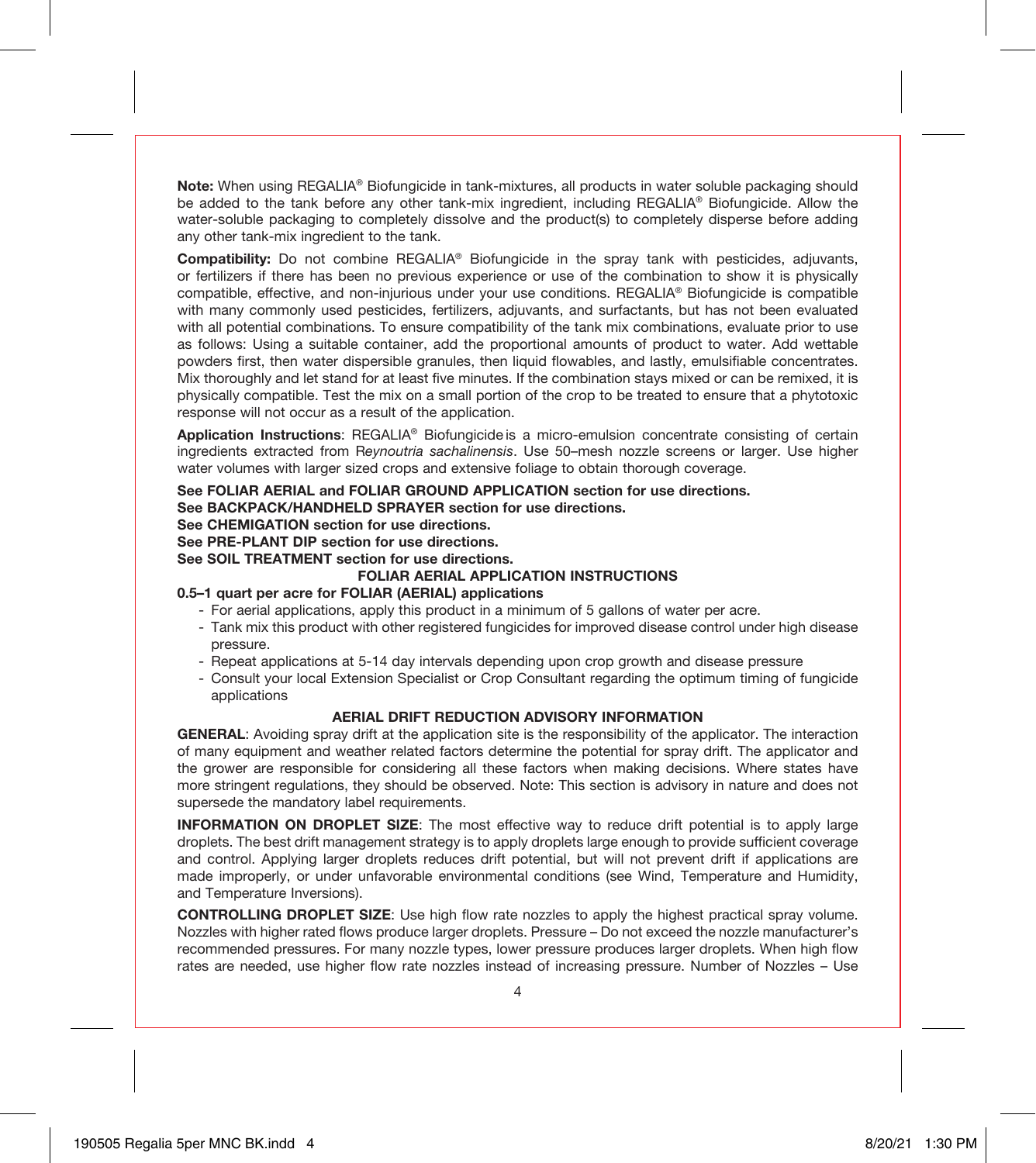the minimum number of nozzles that provide uniform coverage. Nozzle Orientation – Orienting nozzles so that the spray is released parallel to the airstream produces larger droplets than other orientations and is the recommended practice. Significant deflection from horizontal will reduce droplet size and increase drift potential. Nozzle Type – Use a nozzle type that is designed for the intended application. With most nozzle types, narrower spray angles produce larger droplets. Consider using low-drift nozzles. Solid stream nozzles oriented straight back produce the largest droplets and the lowest drift.

**BOOM WIDTH:** For aerial applications, the boom width must not exceed 75% of the wingspan or 90% of the rotary blade. Use upwind swath displacement and apply only when wind speed is 3–10 mph as measured by an anemometer. Use medium or coarser spray according to ASAE 572 definition for standard nozzles or VMD for spinning atomizer nozzles. If application includes a no-spray zone, do not release spray at a height greater than 10 feet above the ground or crop canopy.

**APPLICATION HEIGHT**: Do not make application at a height greater than 10 feet above the top of the largest plants unless a greater height is required for aircraft safety. Making applications at the lowest height that is safe reduces exposure of droplets to evaporation and wind.

**SWATH ADJUSTMENT**: When applications are made with a crosswind, the swath will be displaced downward. Therefore, on the up and downwind edges of the field, the applicator must compensate for this displacement by adjusting the path of the aircraft upwind. Swath adjustment distance should increase with increasing drift potential (higher wind, smaller drops, etc.).

**WIND**: Drift potential is lowest between wind speeds of 2–10 mph. However, many factors, including droplet size and equipment type determine drift potential at any given speed. Application should be avoided below 2 mph due to variable wind direction and high inversion potential. NOTE: Local terrain can influence wind patterns. Every applicator should be familiar with local wind patterns and how they affect spray drift.

**TEMPERATURE AND HUMIDITY**: When making applications in low relative humidity, set up equipment to produce larger droplets to compensate for evaporation. Droplet evaporation is most severe when conditions are both hot and dry.

**TEMPERATURE INVERSIONS**: Do not apply during a temperature inversion because drift potential is high. Temperature inversions restrict vertical air mixing, which causes small, suspended droplets to remain in a concentrated cloud. This cloud can move in unpredictable directions due to the light variable winds common during inversions. Temperature inversions are characterized by increasing temperatures with altitude and are common on nights with limited cloud cover and light to no wind. They begin to form as the sun sets and often continue into the morning. Their presence can be indicated by ground fog; however, if fog is not present, inversions can also be identified by the movement of smoke from a ground source or an aircraft smoke generator. Smoke that layers and moves laterally in a concentrated cloud (under low wind conditions) indicates an inversion, while smoke that moves upward and rapidly dissipates indicates good vertical air mixing.

**SENSITIVE AREAS:** The pesticide should only be applied when the potential for drift to adjacent sensitive areas (e.g. residential areas, bodies of water, known habitat for threatened or endangered species, nontarget crops) is minimal (e.g. when wind is blowing away from the sensitive areas). Do not allow spray to drift from the application site and contact people, structures people occupy at any time and the associated property, parks and recreation areas, non-target crops, aquatic and wetland areas, woodlands, pastures, rangelands, or animals.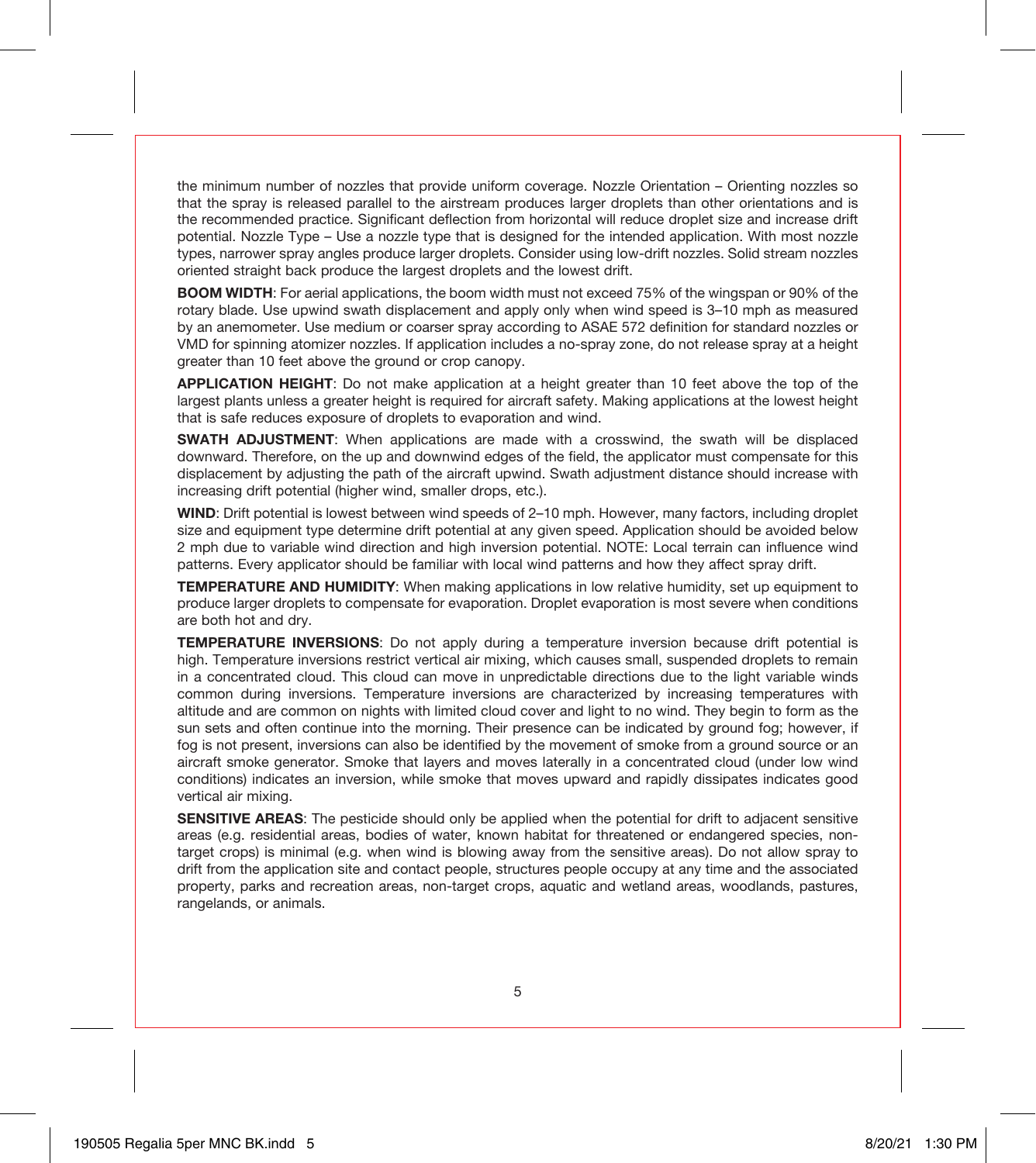#### **FOLIAR (GROUND) APPLICATION USE DIRECTIONS**

REGALIA<sup>®</sup> Biofungicide can be applied in most commonly-used ground application equipment, such as tractor-mounted boom, airblast, high clearance, hose-end, backpack, and other pressurized sprayers; or hand-held sprayers; foggers or mist blowers; water wheel and other drench applicators; and shank or other soil injection method. Thorough coverage is necessary to provide good disease control.

#### **1–4 quarts per acre for FOLIAR GROUND applications**

- For ground applicationsin 15–100 gallons of water per acre.
- Avoid excessive amounts of water that result in the runoff of spray material
- Repeat applications at 7–10 day intervals depending upon crop growth and disease pressure.
- Under moderate to heavy disease pressure, tank-mix this product with another fungicide
- For trees and vines: Dilute applications: this product can be applied by ground equipment to vine and tree crops in dilute applications of 100–400 gallons of water per acre Apply this product at a rate of 2–4 quarts per acre when applied alone, or at 1–4 quarts per acre when tank mixed with another fungicide. Avoid excessive amounts of water that result in the runoff of spray material.
- Consult your local Extension Specialist or Crop Consultant regarding the optimum timing of fungicide applications.
- For plant health applications, apply two to three weeks prior to cutting
- This product may be used to control certain diseases of field-grown ornamentals

#### **BACKPACK/HAND-HELD SPRAYER USE DIRECTIONS**

The use rate for REGALIA® Biofungicide when applied alone or as an alternate spray in a backpack or hand-held sprayer is 1.5 – 2.5 tablespoons (Tbsp.) (0.75 – 1.25 fluid ounces [fl. oz.]) per gallon of water (0.5 – 1.0% v/v dilution of REGALIA® Biofungicide) applied at 0.5 – 2.5 gallons per 1000 square feet (sq. ft.)  $(25 - 100)$  gallons of water per acre). When tank mixed with another fungicide, the use rate for REGALIA<sup>®</sup> Biofungicide in a backpack or hand-held sprayer is 0.5 – 2.5 tablespoons (0.25 – 1.25 fluid ounces) per gallon of water applied at 0.5 – 2.5 gallons per 1000 square feet (25 –100 gallons of water per acre). Use higher water volumes with larger sized crops and extensive foliage in order to secure thorough coverage. Do not use carrier volumes and/or adjuvants that create spray runoff or drip-accumulation at the base of fruit or on the harvested commodity. See specific application recommendations pertaining to each crop for additional details.

Use rate for REGALIA® Biofungicide

|                                           | Tablespoons<br><b>REGALIA®</b><br>Biofungicide per<br>Gallon of Water | <b>Fluid Ounces</b><br><b>REGALIA®</b><br>Biofungicide per<br>Gallon of Water | v/v Dilution<br>of REGALIA <sup>®</sup><br>Biofungicide | Applied (diluted)<br>Gallons per 1,000<br>sa. ft. |
|-------------------------------------------|-----------------------------------------------------------------------|-------------------------------------------------------------------------------|---------------------------------------------------------|---------------------------------------------------|
| Applied alone or as<br>an alternate spray | $1.5 - 2.5$                                                           | $0.75 - 1.25$                                                                 | $0.5 - 1.0\%$ v/v                                       | $1 - 2.5$                                         |
| Tank mixed with<br>another fungicide      | $0.5 - 2.5$                                                           | $0.25 - 1.25$                                                                 | $0.25 - 1.0\%$ v/v                                      | $1 - 2.5$                                         |

#### **CHEMIGATION USE DIRECTIONS**

For control of foliar diseases and plant health apply this product through sprinkler center pivot sprinkler systems, lateral move, end tow, side (wheel) roll, traveler, solid set, hand moved. Do not use reclaimed water for application of this product.

For control of soil-borne or below ground diseases and plant health apply this product through injection into water stream, border or drip (trickle) irrigation systems. Do not use reclaimed water for application of this product.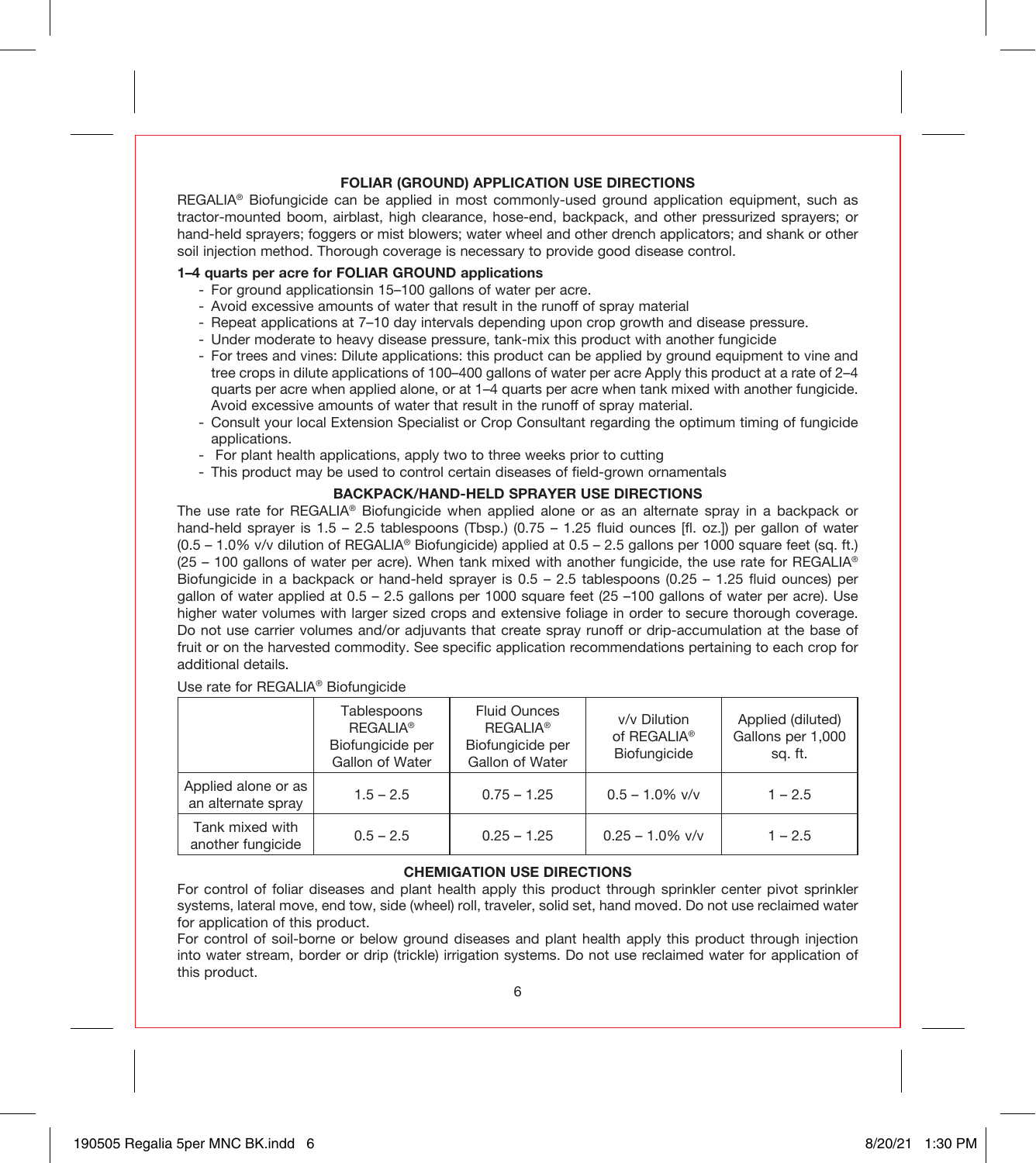#### **1–4 quarts per acre (1.5 – 6 tbsp. per 1000 sq. ft.) for CHEMIGATION applications**

- For chemigation applications apply this product through irrigation immediately after transplant and at 14-day intervals or begin 14 days after transplant when soil drench applications are used.

#### **Spray preparation**

First prepare a suspension of REGALIA® Biofungicide in a mix tank. Fill tank 1/2 to 3/4 the desired amount of water. Start mechanical or hydraulic agitation. Add the required amount of REGALIA® Biofungicide, and then the remaining volume of water. Then set the irrigation system to deliver a minimum of 0.1 to 0.3 inch of water per acre. Start irrigation system and uniformly inject the suspension of REGALIA® Biofungicide into the irrigation water line so as to deliver the desired rate per acre. Inject the suspension of REGALIA® Biofungicide with a positive displacement pump into the main line after the filter, and ahead of a right angle turn to insure adequate mixing. Any questions on calibration should be directed to your State Extension Service Specialists, to equipment manufacturers or other experts.

Do not combine REGALIA® Biofungicide with pesticides, surfactants or fertilizers for application through chemigation equipment unless prior experience has shown the combination physically compatible, effective and non-injurious under conditions of use. REGALIA® Biofungicide has not been fully evaluated for compatibility with all adjuvants or surfactants. Conduct a spray compatibility test if a mixture with adjuvants or surfactants is planned.

#### **CHEMIGATION**

#### **General Requirements –**

- 1) Apply this product only through a drip or trickle system or center pivot sprinkler system, lateral move, end tow, side (wheel) roll, traveler, solid set, hand move, border or drip (trickle) irrigation systems.
- 2) Crop injury, lack of effectiveness, or illegal pesticide residues in the crop can result from non-uniform distribution of treated water.
- 3) If you have questions about calibration, you should contact State Extension Service specialists, equipment manufacturers or other experts.
- 4) Do not connect an irrigation system used for pesticide application to a public water system unless the pesticide label-prescribed safety devices for public water systems are in place.
- 5) A person knowledgeable of the chemigation system and responsible for its operation, or under the supervision of the responsible person, shall shut the system down and make necessary adjustments should the need arise.

#### **Application Instructions for All Types of Chemigation –**

- 1) Remove scale, pesticide residues, and other foreign matter from the chemical supply tank and entire injector system. Flush with clean water. Failure to provide a clean tank, void of scale or residues may cause product to lose effectiveness or strength.
- 2) Determine the treatment rates as indicated in the directions for use and make proper dilutions. Product can be applied continuously or at any time during the water application.
- 3) Prepare a solution in the chemical tank by filling the tank with the required water and then adding product as required
- 4) The pesticide injection pipeline must contain a functional, automatic, quick-closing check valve to prevent the flow of fluid back toward the injection pump.
- 5) The pesticide injection pipeline must contain a functional, normally closed, solenoid-operated valve located on the intake side of the injection pump and connected to the system interlock to prevent fluid from being withdrawn from the supply tank when the irrigation system is either automatically or manually shut down.
- 6) The system must contain functional interlocking controls to automatically shut off the pesticide injection pump when the water pump motor stops, or in cases where there is no water pump, when the water pressure decreases to the point where pesticide distribution is adversely affected.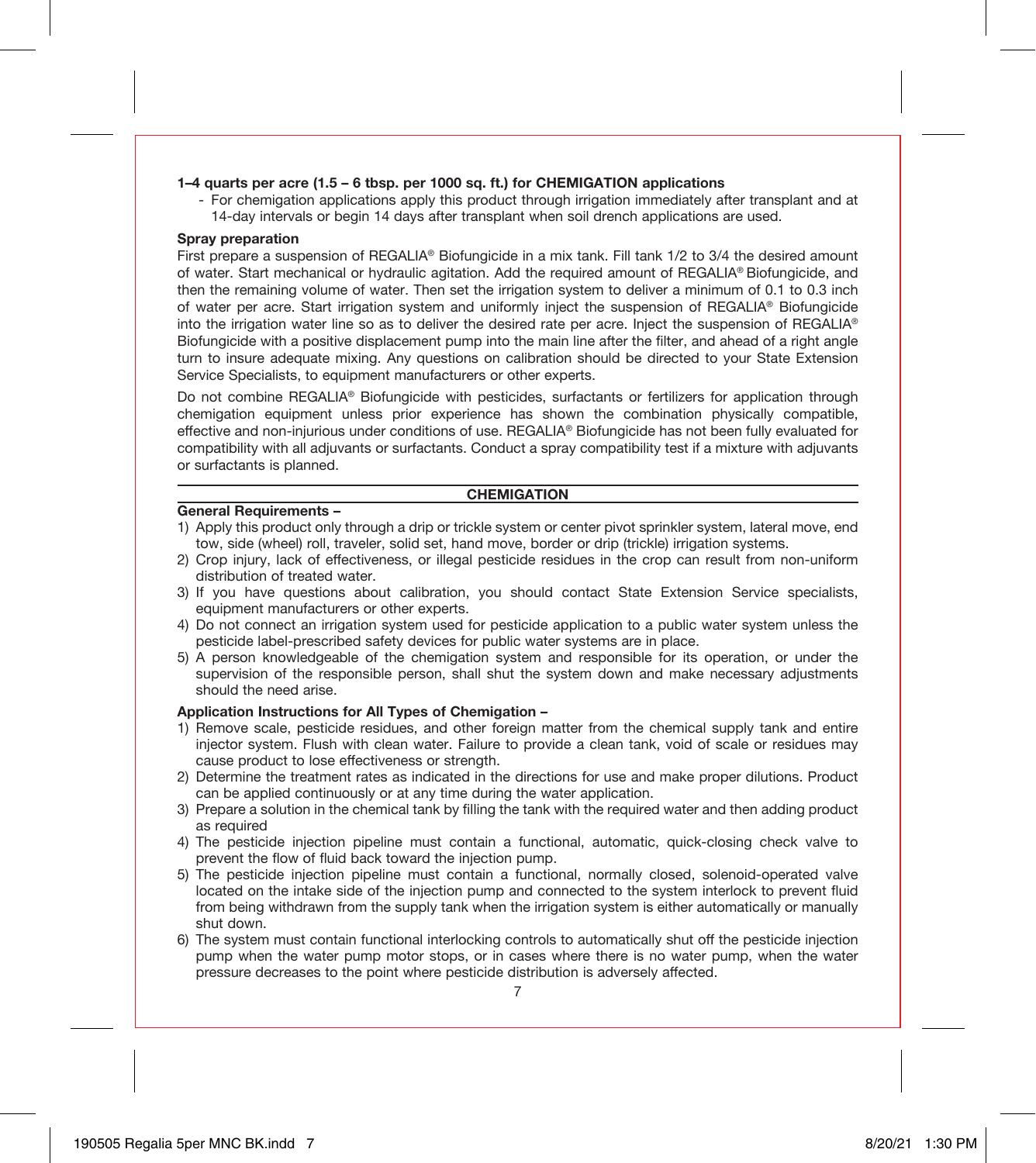7) Systems must use a metering pump, such as a positive displacement injection pump (e.g., diaphragm pump) effectively designed and constructed of materials that are compatible with pesticides and capable of being fitted with a system interlock.

#### **Specific Requirements for Chemigation Systems Connected to Public Water Systems –**

- 1) Public water system means a system for the provision to the public of piped water for human consumption if such system has at least 15 service connections or regularly serves an average of at least 25 individuals daily at least 60 days out of the year.
- 2) Chemigation systems connected to public water systems must contain a functional, reduced-pressure zone, backflow preventer (RPZ) or the functional equivalent in the water supply line upstream from the point of pesticide introduction. As an option to the RPZ, the water from the public water system should be discharged into a reservoir tank prior to pesticide introduction. There shall be a complete physical break (air gap) between the outlet end of the fill pipe and the top or overflow rim of the reservoir tank of at least twice the inside diameter of the fill pipe.
- 3) Do not apply when wind speed favors drift beyond the area intended for treatment.

#### **Specific Requirements for Sprinkler Chemigation –**

- 1) The system must contain a functional check valve, vacuum relief valve and low-pressure drain appropriately located on the irrigation pipeline to prevent water source contamination from backflow.
- 2) The irrigation line or water pump must include a functional pressure switch which will stop the water pump motor when the water pressure decreases to the point where pesticide distribution is adversely affected.
- 3) Do not apply when wind speed favors drift beyond the area intended for treatment.

#### **Specific Requirements for Drip (Trickle) Chemigation –**

- 1) The system must contain a functional check valve, vacuum relief valve and low-pressure drain appropriately located on the irrigation pipeline to prevent water source contamination from backflow.
- 2) The irrigation line or water pump must include a functional pressure switch which will stop the water pump motor when the water pressure decreases to the point where pesticide distribution is adversely affected.

#### **PRE-PLANT DIP USE DIRECTIONS**

Apply REGALIA® Biofungicide as a pre-plant dip for improved plant health and suppression of certain soilborne diseases.

#### **1–2 quarts per 100 gallons of water for PLANT DIP (bare root) applications**

- For plant dip applications for improved plant growth and suppression of soil-borne diseases, apply this product in a 0.25–0.5 % v/v suspension 1–2 quarts of this product per 100 gallons of water as a pre-plant dip immediately prior to transplanting.

#### **SOIL TREATMENT USE DIRECTIONS**

REGALIA® Biofungicide can be applied by soil drench or in-furrow spray to improve plant health and to protect against certain soil-borne diseases.

In general, REGALIA® Biofungicide can be applied by the following methods, unless specified differently in the SELECTED CROPS section:

#### **Soil Drench Applications:**

#### **1–3 quarts per 100 gallons of water for SOIL DRENCH applications**

- For soil drench applications, apply this product at a concentration of 1–3 quarts per 100 gallons of water, and at a sufficient rate to thoroughly soak the growing media and root zone. Make an initial application of this product during or shortly after transplant to reduce transplant shock, suppress soil-borne diseases and improve root growth. Multiple drench applications can be made on a 10–14 day interval.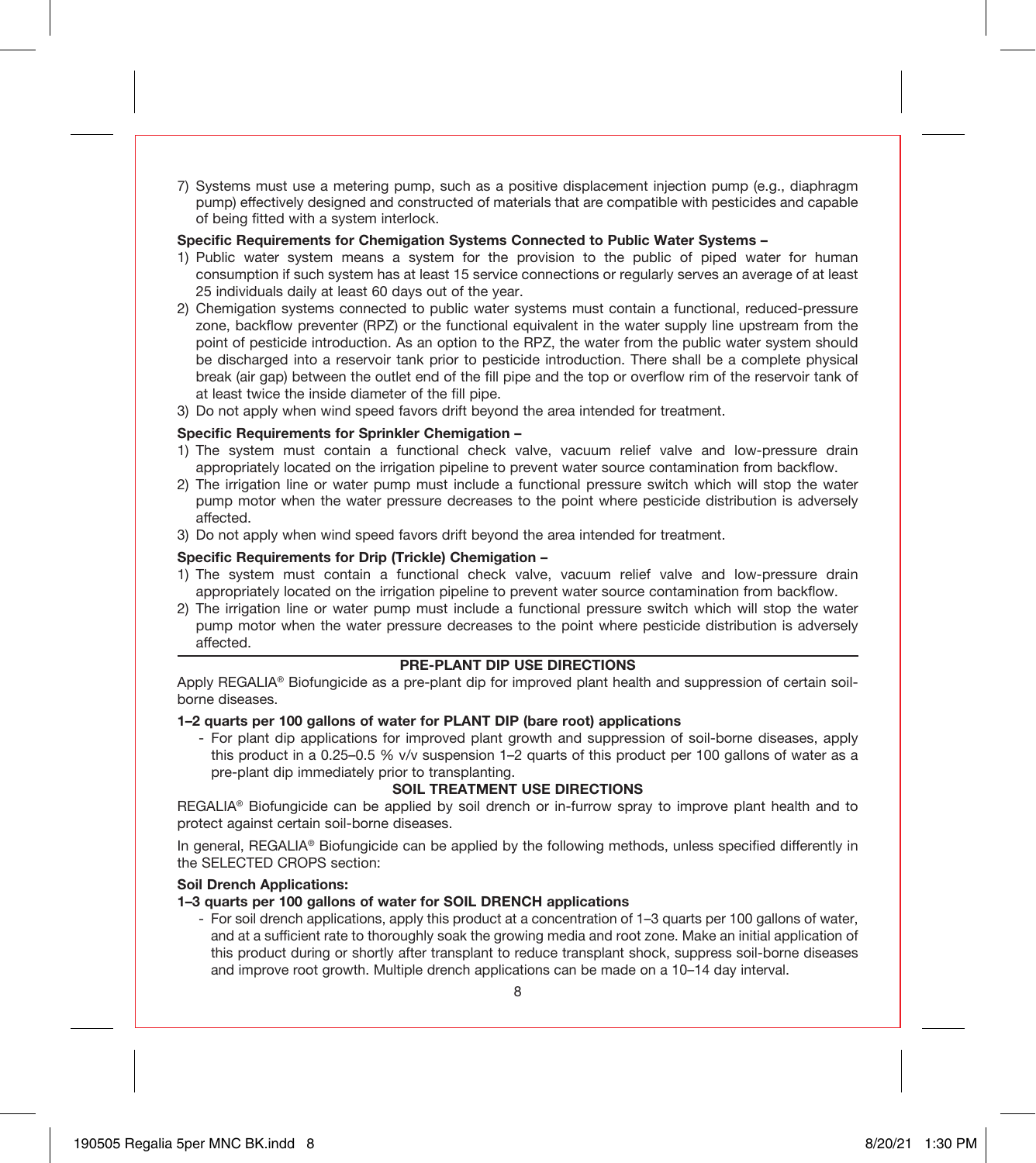#### **In-Furrow, Shanked-In and Injected Applications:**

(REGALIA® Biofungicide can be shanked-in or injected into the soil alone, or with most types of liquid nutrients.)

**1–4 quarts per acre or 1–10 fluid ounces per 1000 ft. row for IN-FURROW applications**

- For in-furrow applications, at planting apply this product as an in-furrow spray at the rate of 1–4 quarts per acre or 1–10 fluid ounces per 1000 feet of row according to the chart below. Apply this product in 5–15 gallons of water so as the spray is directed into the seed furrow just before the seeds are covered.

| Rate                    | In-Furrow Application Rates Product per 1000 ft. row (fl. oz.) |             |             |             |             |             |             |             |             |             |             |             |             |             |             |
|-------------------------|----------------------------------------------------------------|-------------|-------------|-------------|-------------|-------------|-------------|-------------|-------------|-------------|-------------|-------------|-------------|-------------|-------------|
| Per<br>Acre             | 12"<br>Rows                                                    | 14"<br>Rows | 16"<br>Rows | 18"<br>Rows | 20"<br>Rows | 22"<br>Rows | 24"<br>Rows | 26"<br>Rows | 28"<br>Rows | 30"<br>Rows | 32"<br>Rows | 34"<br>Rows | 36"<br>Rows | 38"<br>Rows | 40"<br>Rows |
| 1<br>quart              | 0.73                                                           | 0.86        | 0.98        | 1.1         | 1.2         | 1.3         | 1.5         | 1.6         | 1.7         | 1.8         | 2.0         | 2.1         | 2.2         | 2.3         | 2.4         |
| $\overline{2}$<br>quart | 1.5                                                            | 1.7         | 2.0         | 2.2         | 2.4         | 2.7         | 2.9         | 3.2         | 3.4         | 3.7         | 3.9         | 4.2         | 4.4         | 4.7         | 4.9         |
| 3<br>quart              | 2.2                                                            | 2.6         | 2.9         | 3.3         | 3.7         | 4.0         | 4.4         | 4.8         | 5.1         | 5.1         | 5.9         | 6.2         | 6.6         | 7.0         | 7.3         |
| 4<br>quart              | 2.9                                                            | 3.4         | 3.9         | 4.4         | 4.9         | 5.4         | 5.9         | 6.4         | 6.9         | 7.3         | 7.8         | 8.3         | 8.8         | 9.3         | 9.8         |

12" = 43,560 row ft./acre, 14" = 37,337 row ft./acre, 16" = 32,670 row ft./acre, 18" = 29,040 row ft./acre, 20" = 26,136 row ft./acre, 22" = 23,760 row ft./acre, 24" = 21,780 row ft./acre, 26" = 20,105 row ft./acre, 28" = 18,669 row ft./acre, 30" = 17,424 row ft./acre, 32" = 16,315 row ft./acre, 34" = 15,374 row ft./acre, 36" = 14,520 row ft./acre, 38" = 13,754 row ft./acre, 40" = 13,068 row ft./acre.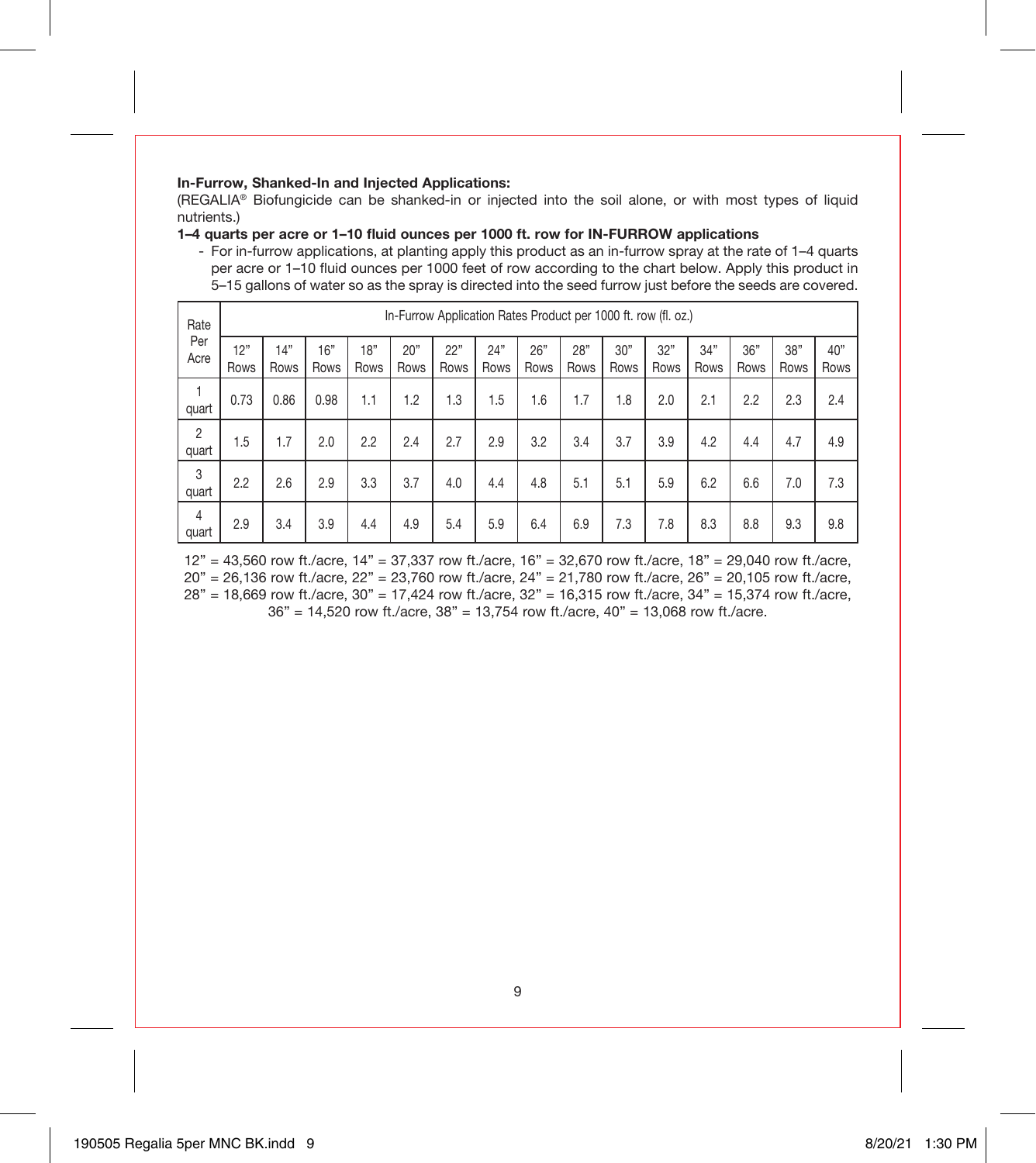#### **FOR USE ON THE FOLLOWING CROPS FOR CONTROL OR SUPPRESSION OF THE FOLLOWINGDISEASES**

The use rate for REGALIA® Biofungicide when applied alone or as an alternate spray is 2–4 quarts per 100 gallons of water (0.5–1.0% v/v dilution of REGALIA® Biofungicide) applied at 15–100 gallons of water per acre. When tank mixed with another fungicide, the use rate for REGALIA® Biofungicide is 1–4 quarts in 100 gallons of water applied at 15–100 gallons of water per acre. Use higher water volumes with larger sized crops and extensive foliage in order to secure thorough coverage. Do not use carrier volumes and/or adjuvants that create spray runoff or drip-accumulation at the base of fruit or on the harvested commodity. See specific application recommendations pertaining to each crop for additional details.

#### **Pre-harvest Interval (PHI) = 0 days**

#### **ROOT, TUBER AND CORM CROPS**

**Potato, Beet, Carrot, Cassava, Ginger, Ginseng, Horseradish, Radish, Sugar beet, Sweet Potato, Turnip (including those for seed production) and other root and tuber crops**

Bacterial Leaf Blight *(Xanthomonas campestris) Fusarium* spp. Leafspots and Blotches (*Cercospora spp)* Powdery Mildew (*Erysiphe betae*) (*Erysiphe polygoni*) *Pythium* spp. *Rhizoctonia* spp. *Verticillium* spp.

#### **LEAVES OF ROOT AND TUBER VEGETABLES Beet, Chervil, and other leaves of roots and tubers**

Bacterial Leaf Blight *(Xanthomonas campestris)* Leafspots and Blotches (*Cercospora spp.)* Powdery Mildew (*Erysiphe betae*) (*Erysiphe polygoni*)

#### **BULB VEGETABLES**

#### **Onion (Bulb and Green), Garlic, Leek, Shallot and other bulb vegetables**

Botrytis Leaf Blight *(Botrytis squamosa)* Botrytis Neck Rot (*Botrytis* spp.) Downy Mildew *(Peronospora destructor)* Onion Purple Blotch *(Alternaria porri)* Powdery Mildew (*Erysiphe* spp.) *Pythium* spp. *Rhizoctonia* spp.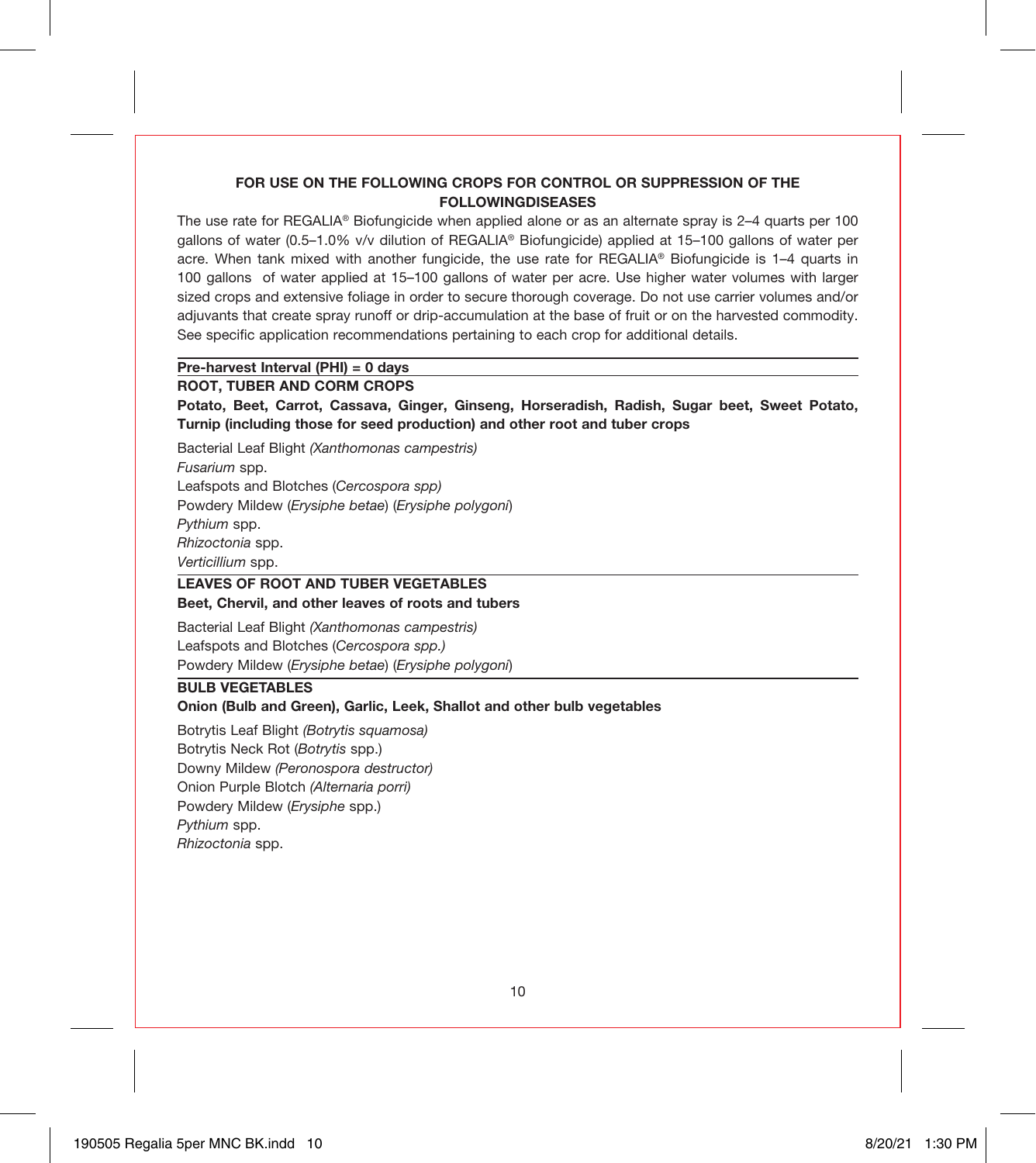**LEAFY VEGETABLE CROPS (except** *Brassica* **vegetables)**

**Arugula, Celery, Cilantro, Corn Salad, Cress, Dandelion, Dock, Edible Chrysanthemum, Endive, Head Lettuce, Leaf Lettuce, Parsley, Purslane, Radicchio, Rhubarb, Spinach, Swiss Chard, Turnip, Watercress and other leafy vegetable crops**

Bacterial Blight/Rot (*Xanthomonas* spp.) Downy Mildew *(Bremia lactucae)* (*Peronospora* spp.) Early Blight of celery (*Cercospora apii*) Late Blight *(Septoria apiicola)* Powdery Mildew *(Erysiphe cichoracearum)* Sclerotinia Head and Leaf Drop *(Sclerotinia minor) (Sclerotinia sclerotiorum)*

- West of the Rocky Mountains For aerial applications, apply this product at 0.5–1.5 quarts per acre in a minimum of 10 gallons of water per acre
- East of the Rocky Mountains For aerial applications, apply this product at 0.5–1 quarts per acre in a minimum of 5 gallons of water per acre.
- For California For aerial application apply REGALIA® Biofungicide at 1–3 pints per acre in 10–25 gallons of water per acre.

#### **Restrictions:**

Do not apply REGALIA<sup>®</sup> Biofungicide when extended/unseasonably cold or cold and cloudy conditions are expected. Regalia should **not** be applied when night-time temperatures will fall below 45°F and relative humidity is predicted to be above 80%. Applications during daylight hours are preferred over night-time applications.

# *BRASSICAS* **(COLE) LEAFY VEGETABLES**

**Broccoli, Broccoli Rabe, Brussels Sprouts, Cabbage, Chinese Broccoli, Chinese Cabbage (Bok Choy), Chinese Cabbage (Napa), Chinese Mustard Cabbage (Gai Choy), Cauliflower, Cavalo, Collards, Kale, Kohlrabi, Mizuna, Mustard Greens, Mustard Spinach, Rape Greens, and other cole crops**

Alternaria Leaf Spot (*Alternaria* spp.) Downy Mildew *(Peronospora parasitica)* Pin Rot Complex *(Alternaria/ Xanthomonas)* Powdery Mildew *(Erysiphe cruciferarum) (Erysiphe polygoni)* Xanthomonas Leaf Spot *(Xanthomonas campestris)*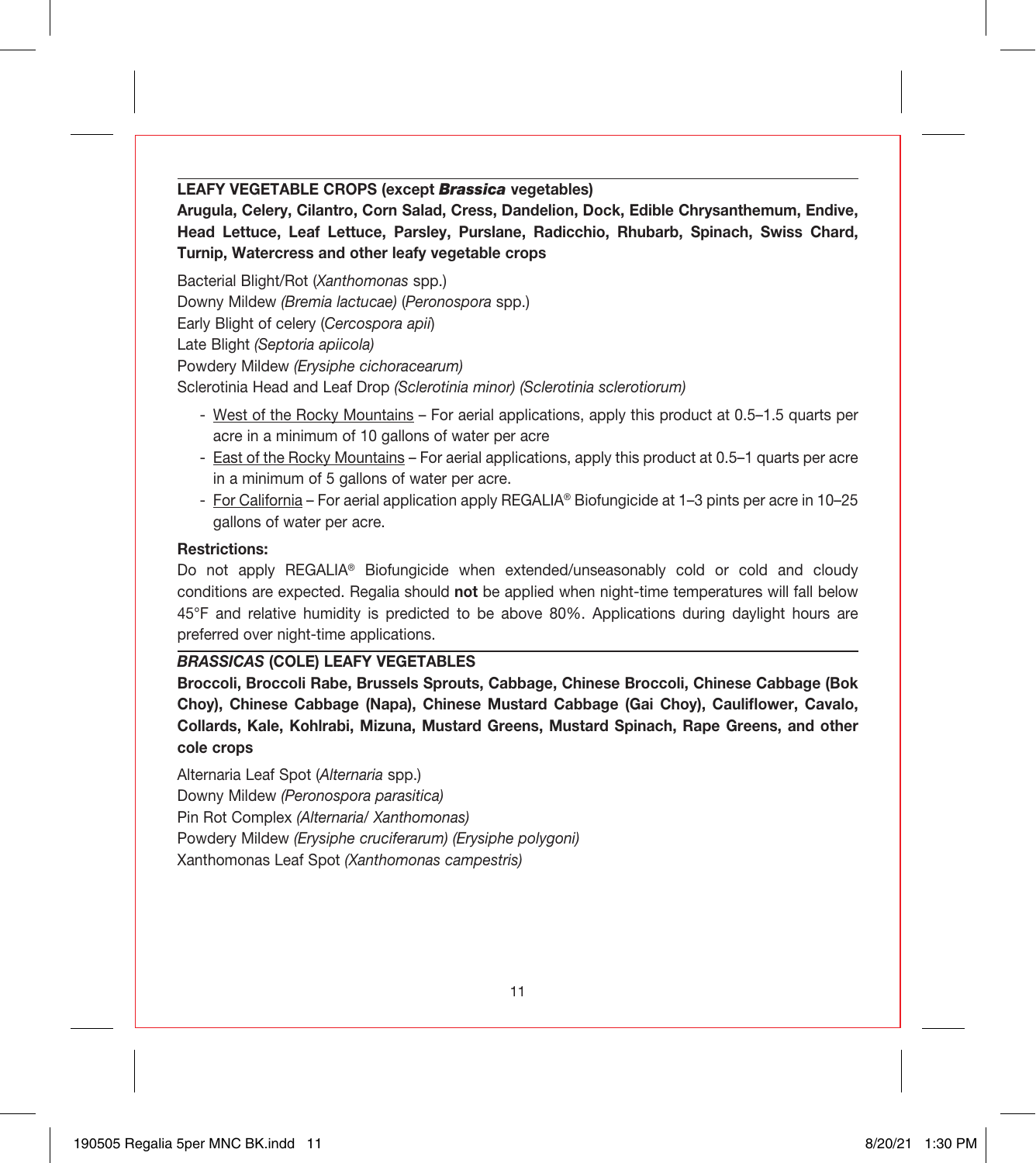#### **LEGUME VEGETABLES, succulent or dried (not including soybeans and peanuts) Chick Peas, Dry Beans, Green Beans, Lentils, Lima Beans, Peas, Shell Beans, Snap Beans, Split Peas (including those grown for seed or oil production), (and other legume vegetables)**

Aerial Web Blight (*Rhizoctonia solani*) Alternaria Leafspot (*Alternaria* spp.) Anthracnose (*Colletotrichum truncatum*) Bacterial Blight *(Xanthomonas campestris)* Brown Spot (*Septoria glycines*) Cercospora Blight (*Cercospora kikuchii*) Frog-eyed Leaf Spot (*Cercospora sojina*) Gray Mold *(Botrytis cinerea)* Pod and Stem Blight (*Diaporthe* spp.) Powdery Mildew (*Erysiphe* spp.) *Phytophthora* spp. *Pythium* spp. *Rhizoctonia* spp. Septoria Brown Spot (*Septoria glycines*)White Mold *(Sclerotinia sclerotiorum)* Repeat applications on 7–10 day intervals depending upon crop growth and disease pressure.

#### **Soybeans**

Aerial Web Blight (*Rhizoctonia solani*) Alternaria Leafspot (*Alternaria* spp.) Anthracnose (*Colletotrichum truncatum*) Asian Soybean Rust (*Phakopsora pachyrhizi*) Bacterial Blight *(Xanthomonas campestris)* Brown Spot (*Septoria glycines*) Cercospora Blight (*Cercospora kikuchii*) Frog-eyed Leaf Spot (*Cercospora sojina*) Gray Mold *(Botrytis cinerea) Phytophthora* spp. Pod and Stem Blight (*Diaporthe* spp.) Powdery Mildew (*Erysiphe* spp.) *Pythium* spp. Septoria Brown Spot (*Septoria glycines*) *Rhizoctonia* spp. White Mold *(Sclerotinia sclerotiorum)*

To maximize activity against *Sclerotinia* white mold in soybeans, the best timing would be V3 to R3 and should be tank mixed with a fungicide partner also labeled for white mold activity.

Repeat applications on 7–10 day intervals depending upon crop growth and disease pressure.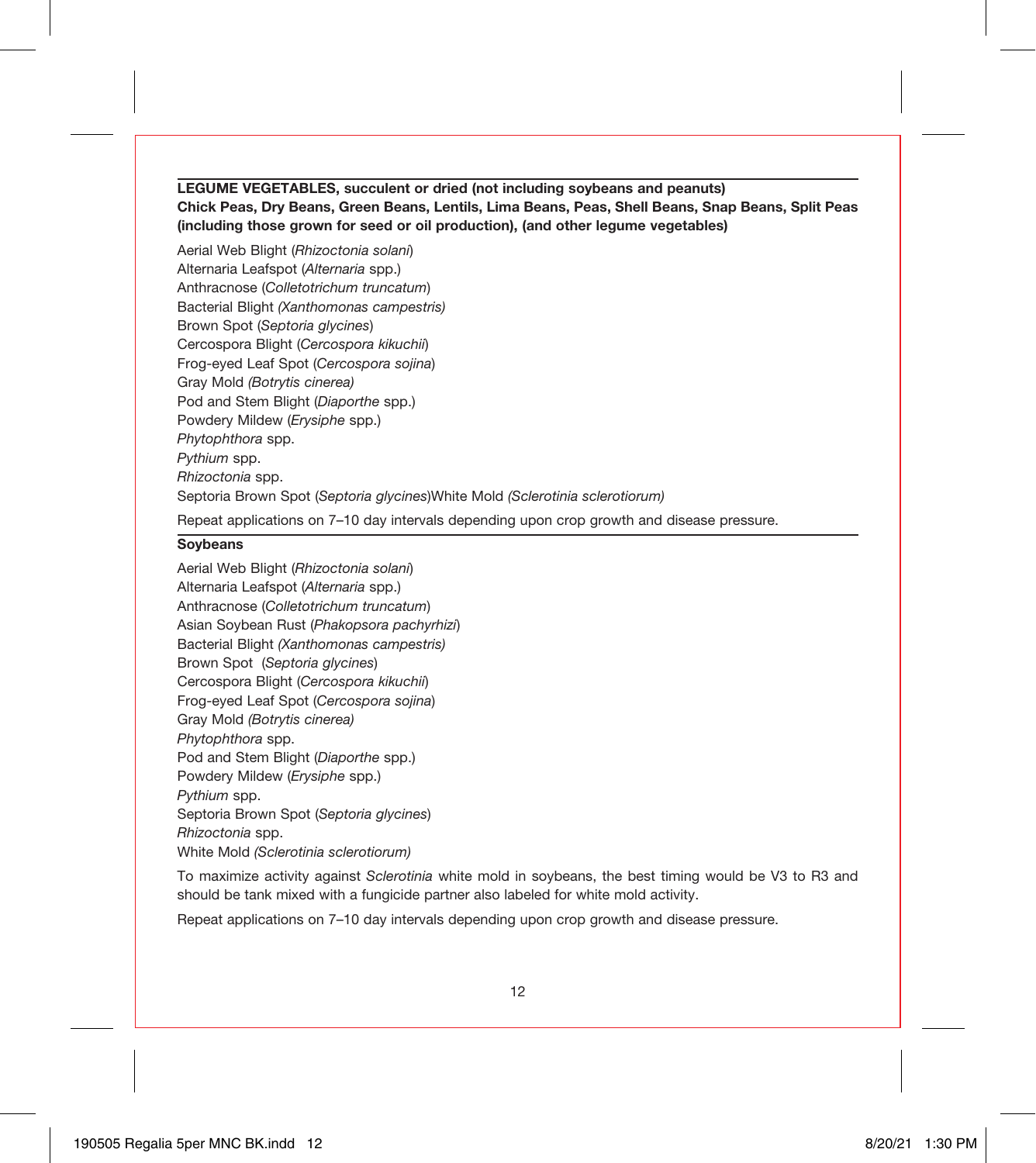#### **FOLIAGE OF LEGUME VEGETABLES Garden peas and other foliage of legume vegetables**

Aerial Web Blight (*Rhizoctonia solani*) Alternaria Leafspot (*Alternaria* spp.) Anthracnose (*Colletotrichum truncatum*) Bacterial Blight *(Xanthomonas campestris)* Brown Spot (*Septoria glycines*) Cercospora Blight (*Cercospora kikuchii*) Frog-eyed Leaf Spot (*Cercospora sojina*) Gray Mold *(Botrytis cinerea) Phytophthora* spp. Pod and Stem Blight (*Diaporthe* spp.) Powdery Mildew (*Erysiphe* spp.) *Pythium* spp. *Rhizoctonia* spp. Septoria Brown Spot (*Septoria glycines*) White Mold *(Sclerotinia sclerotiorum)*

### **FRUITING VEGETABLES**

#### **Tomato, Pepper, Eggplant, Ground Cherry, Okra, Tomatillo and other fruiting vegetables**

Bacterial Speck *(Pseudomonas syringae)* Bacterial Spot (*Xanthomonas* spp.) Black Mold *(Alternaria alternata)* Damping-off (*Fusarium* spp.), (*Pythium* spp.), *(Rhizoctonia solani)* Early Blight *(Alternaria solani) Fusarium* spp. Gray Mold *(Botrytis cinerea)* Late Blight *(Phytophthora infestans)* Phytophthora Blight *(Phytophthora capsici) Phytophthora* spp. Powdery Mildew (*Erysiphe* spp.) *(Leveillula taurica) (Oidopsis taurica)* (*Sphaerotheca* spp.) *Pythium* spp. *Rhizoctonia* spp. Target Spot *(Corynespora cassiicola)*

- Phytophthora Blight – Apply this product in combination with labeled rates of a copper fungicide (or with another fungicide labeled for Phytophthora Blight control).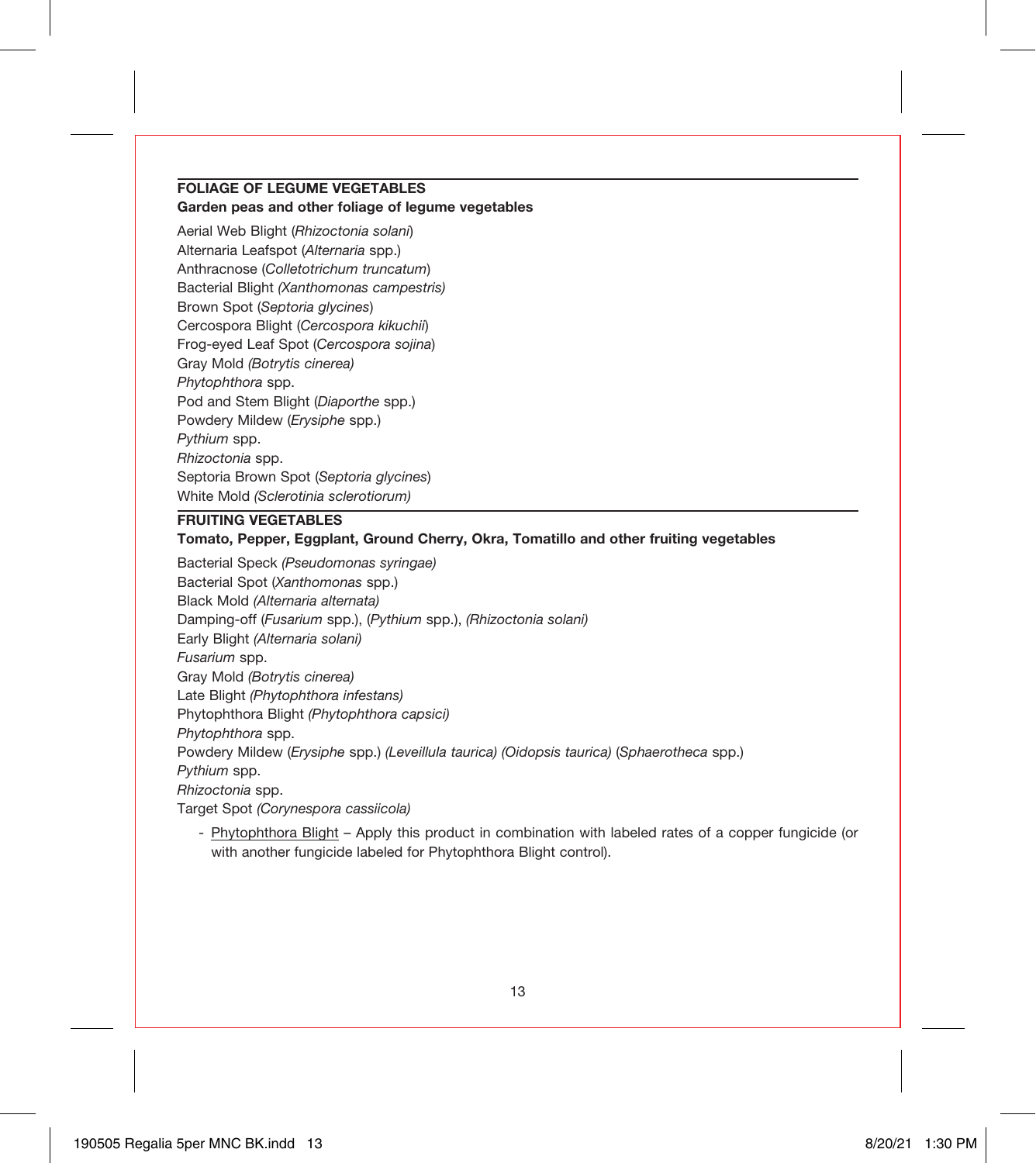#### **CUCURBITS**

**Includes all types and hybrids of: Acorn squash, Balsam apple, Balsam pear, Bitter melon, Butternut squash, Calabaza, Cantaloupe, Casaba, Chayote, Chinese cucumber, Chinese okra, Chinese waxgourd, Citron melon, Crenshaw melon, Crookneck squash, Cucumber, Cucuzza, Gherkin, Golden pershaw melon, Honeydew melon, Honey balls, Hubbard squash, Hyotan, Mango melon, Persian melon, Pineapple melon, Pumpkin, Santa Claus melon, Scallop squash, Snake melon, Spaghetti squash, Straightneck squash, Vegetable marrow, Watermelon, Zucchini and other cucurbits**

Anthracnose *(Colletotrichum lagenarium)* Alternaria Blight *(Alternaria cucumerina)* Downy Mildew *(Pseudoperonospora cubensis)* Bacterial Spot *(Xanthomonas cucurbitae)* Cercospora Leaf Spot *(Cercospora citrulina)* Gummy Stem Blight *(Didymella bryoniae)* Phytophthora Blight *(Phytophthora capsici) Phytophthora* spp. Powdery Mildew *(Erysiphe cichoracearum) (Sphaerotheca fuliginea) Pythium* spp. *Rhizoctonia* spp*.*

- Downy Mildew Tank mix this product with another fungicide labeled for Downy Mildew control and re-apply at a 7-day interval or according to the label directions of the tank mix (ingredient) (partner)
- Phytophthora Blight Apply this product in combination with labeled rates of a copper fungicide or with another fungicide labeled for Phytophthora Blight control.

#### **CITRUS CROPS**

#### **Orange, Grapefruit, Kumquat, Lemon, Tangelo, Tangerine, Pummelo and other citrus crops**

Alternaria Brown spot *(Alternaria alternata)* Bacterial Blast *(Pseudomonas syringae)* Bacterial Canker (*Xanthomonas* spp.) Greasy Spot *(Mycosphaerella citri)* Melanose *(Diaporthe citri)* Postbloom Fruit Drop *(Colletotrichum acutatum)*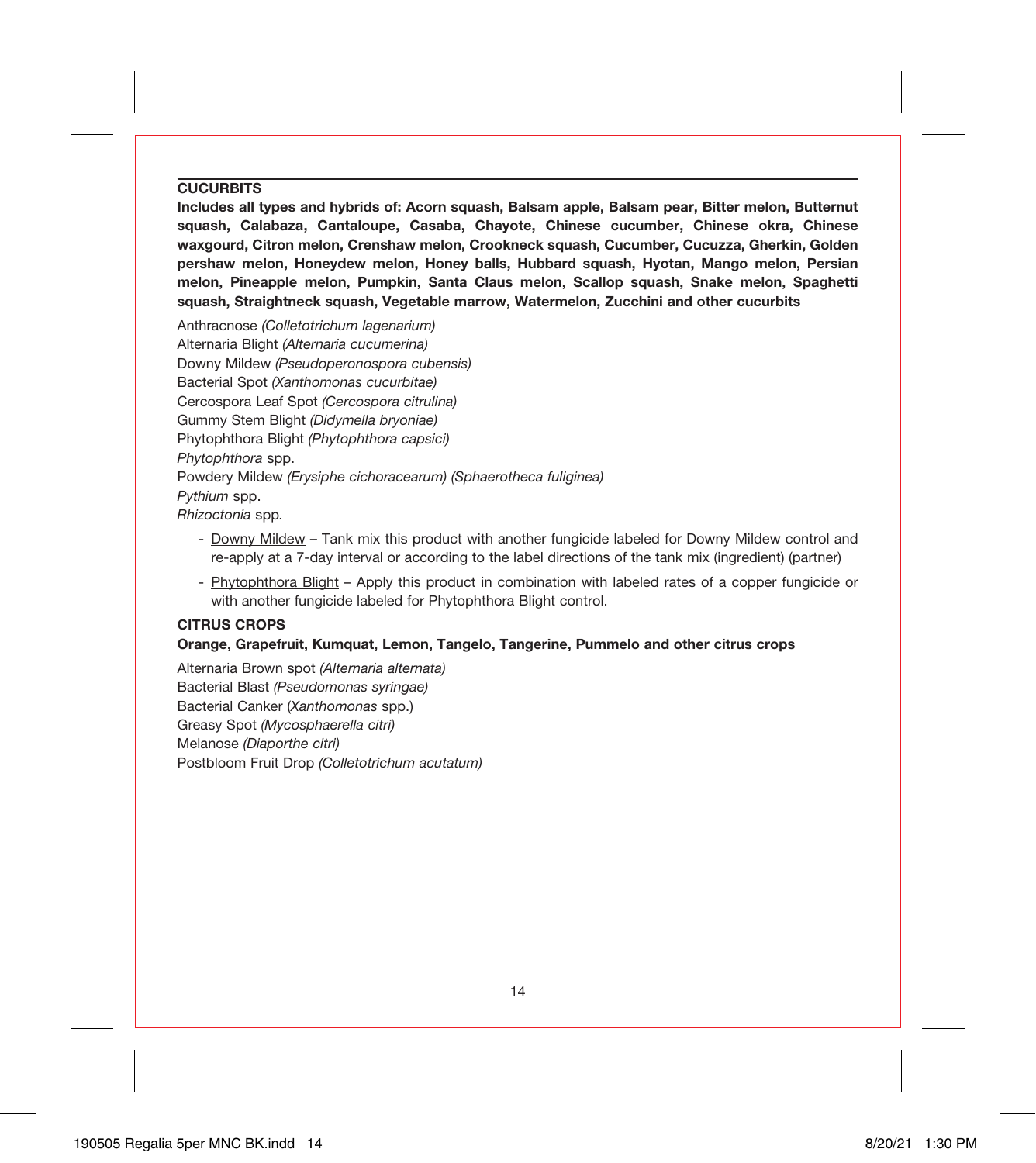#### **POME FRUITS**

#### **Apple, Crabapple, Loquat, Oriental Pear, Pear, Quince, Mayhaw and other pome fruits**

Alternaria Blotch *(Alternaria mali)* Bitter Rot (*Colletotrichum* spp.) Cedar-Apple Rust *(Gymnosporangium juniperi-virginianae)* Suppression only Fire Blight *(Erwinia amylovora)* Flyspeck *(Zygophiala jamaicensis)* Powdery Mildew *(Podosphaera leucotricha)* Sooty Blotch *(Geastrumia polystigmati) (Leptodontium elatius) (Peltaster fructicola)* White Rot *(Botryosphaeria dothidea)*

- Use caution when selecting spray adjuvants. Select only those adjuvants which through prior experience do not affect fruit finish when combined with this product.
- Fire Blight For suppression, apply 1-2 quarts of this product in 50–100 gallons of water per acre at green tip through bloom Do not exceed 0.5% v/v. Following bloom, this product can be applied at 2–4 quarts per acre. For maximum control, use this product prior to infection events. During periods of rapid development and frequent infection periods, use spray intervals of 3–7 days.
- Apply in sufficient water to provide full coverage. For improved performance, use this product in a rotational program with copper or antibiotics registered for Fire Blight control such as but not limited to oxytetracycline or streptomycin.
- Proper orchard cultural practices are essential to eliminate Fire Blight-infected tissue from the orchard to assure good performance of any crop protection product. Remove and destroy dead and diseased wood from the orchard prior to and during the growing season.

Some sensitive tree fruit varieties have exhibited petal staining and/or necrosis after application of higher use rates.

To minimize petal staining and/or necrosis:

- Use adjuvants that improve coverage, not penetration; follow the manufacturer's mixing instructions.
- Use adjuvants that through prior experience do not affect petal integrity when combined with this product.
- Apply 1-2 quarts of this product in 50–100 gallons (1 2.5 tbsp. per gallon) of water per acre (1.5 tbsp. in 1 gallon to 2.5 gallons of water per 1000 sq. ft.) in Pome Fruit, from 10% bloom to full bloom. Do not exceed 0.5% v/v.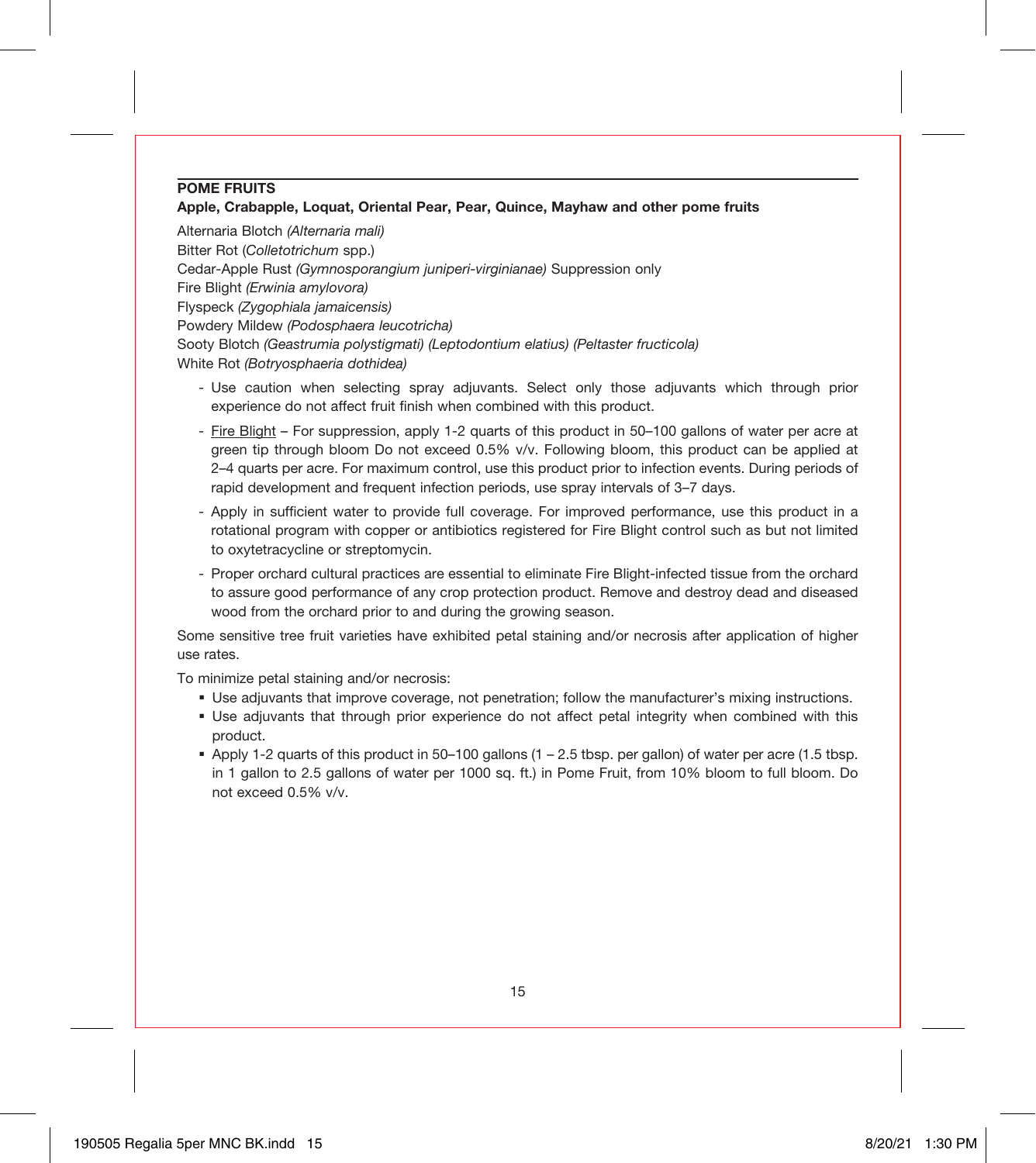#### **STONE FRUITS**

#### **Cherry (sweet and tart), Nectarine, Peach, Plum, Plumcot, Prune and other stone fruits**

Bacterial Blight *(Xanthomonas campestris pv. pruni) (Xanthomonas campestris)* Bacterial spot *(Xanthomonas* spp.) Brown Rot Blossom Blight *(Monilinia laxa)* Brown Rot Fruit Rot *(Monilinia fruticola)* Powdery Mildew (*Podosphaera* spp.) *(Sphaerotheca pannosa)* Shot Hole *(Wilsonomyces carpophilus)*

- Bacterial Blight Apply this product in 50–100 gallons of water per acre (1 2.5 gallons of water per 1000 square feet) postharvest before fall rains.
- Brown Rot Blossom Blight Begin application of this product in 50–100 gallons of water per acre at early bloom, and repeat through petal fall on a 7-day interval or as needed.
- Powdery Mildew Begin application of this product in 50–100 gallons of water per at popcorn stage, and repeat on a 7-day interval or as needed. For improved performance, use this product in a tank mix or rotational program with other registered fungicides for powdery mildew control.
- For all other diseases Begin application prior to disease development when environmental conditions and plant stage are conducive to rapid disease development, and repeat on a 7–10 day interval or as needed. Use in a tank mix or rotational program when disease conditions are severe.

Some sensitive tree fruit varieties have exhibited petal staining and/or necrosis after application of higher use rates.

To minimize petal staining and/or necrosis:

- Use adjuvants that improve coverage, not penetration; follow the manufacturer's mixing instructions.
- Use adjuvants that through prior experience do not affect petal integrity when combined with this product.
- Apply 1 quart of this product in 50–100 gallons of water per acre in:
- Cherries, from white bud (first white, popcorn) to full bloom,
- Stone fruit, from 10% bloom to full bloom.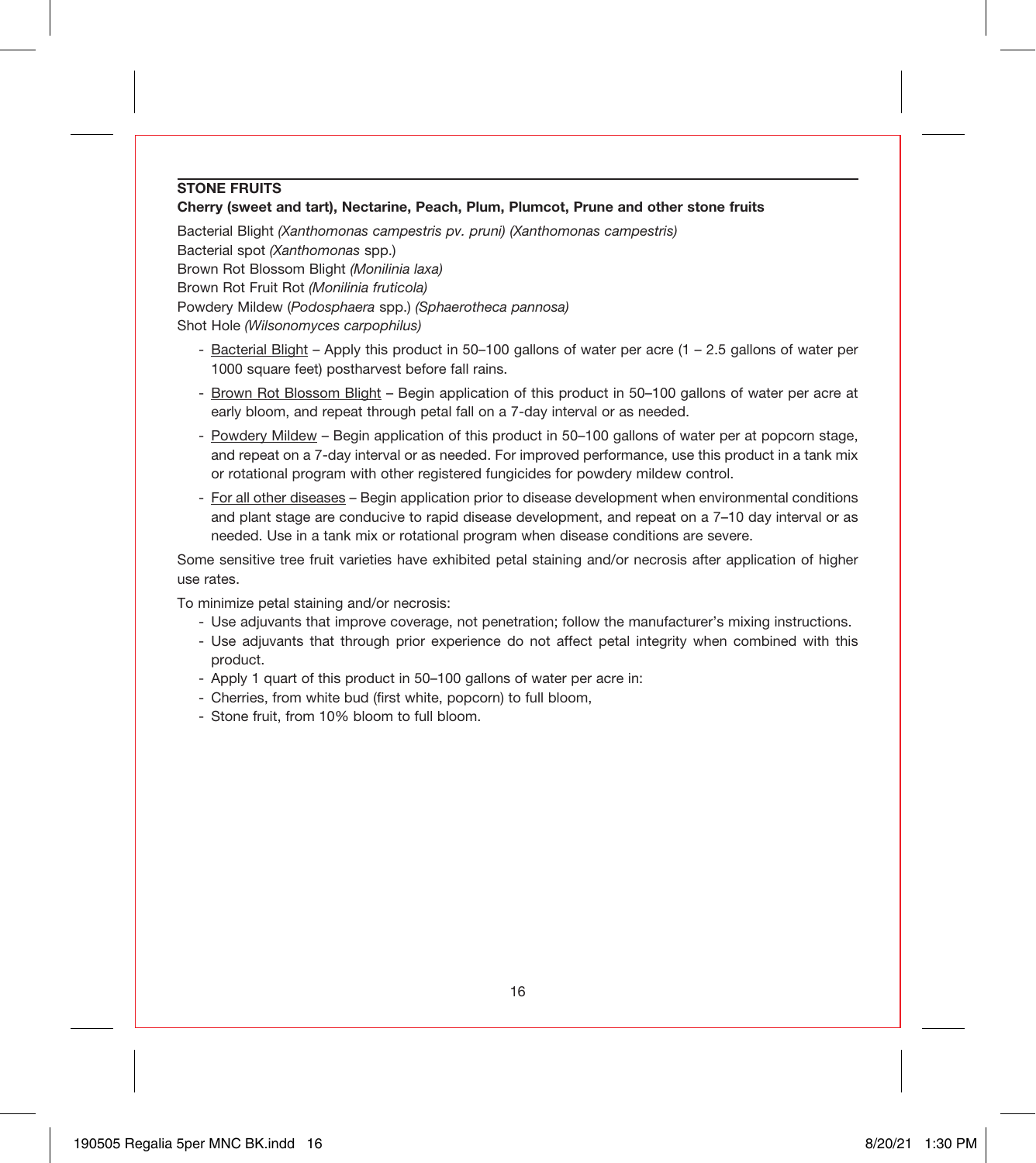### **BERRIES AND SMALL FRUIT**

**Blueberry† , Blackberry (all varieties), Cranberry, Currant, Elderberry, Gooseberry, Huckleberry, Juneberry, Ligonberry, Loganberry, Raspberry (red and black), Salal and cultivars and/or hybrids of these and other berries and other smallfruit**

Alternaria Fruit Rot (*Alternaria* spp.) Anthracnose Fruit Rot *(Colletotrichum acutatum)* Botrytis Blight *(Botrytis cinerea)* Cranberry Cottonball (Monilinia oxycocci) Cranberry Early Rot *(Phyllosticta vaccinii)* Downy Mildew *(Plasmopara viticola)* Mummy Berry *(Monilinia vaccinii-corymbosi)* Powdery Mildew *(Microsphaera alni) (Sphaerotheca macularis) (Uncinula necator)*

Ripe Rot *(Colletotrichum gloeosporioides)*

Sour Rot *(Alternaria tenuis) (Aspergillus spp.) (Botrytis cinerea) (Cladosporium herbarum) (Penicillium spp.) (Rhizopus arrhizus)*

- Mummy Berry Initiate application at bud break stage of development. Apply this product preventatively and repeat on a 7–10 day interval or as needed. For best performance, tank mix this product with other registered fungicides for Mummy Berry control.
- Botrytis Blight Apply this product preventatively or when the first disease symptoms are visible and reapply every 7–14 days.
- Anthracnose Fruit Rot and Alternaria Fruit Rot on blueberries Initiate application at green tip and continue applications on a 7–10 day interval.

† Some sensitive blueberry varieties have exhibited fruit spotting as a result of application. Spray a test strip to confirm your variety is not susceptible to spotting before spraying. Do not exceed 1% v/v.

# **Grape**

Botrytis Bunch Rot *(Botrytis cinerea)* Downy Mildew *(Plasmopara viticola)*

Powdery Mildew *(Uncinula necator)*

Ripe Rot *(Colletotrichum gloeosporioides)*

Sour Rot *(Alternaria tenuis) (Aspergillus* spp.*) (Botrytis cinerea) (Cladosporium herbarum) (Penicillium* spp.*) (Rhizopus arrhizus)*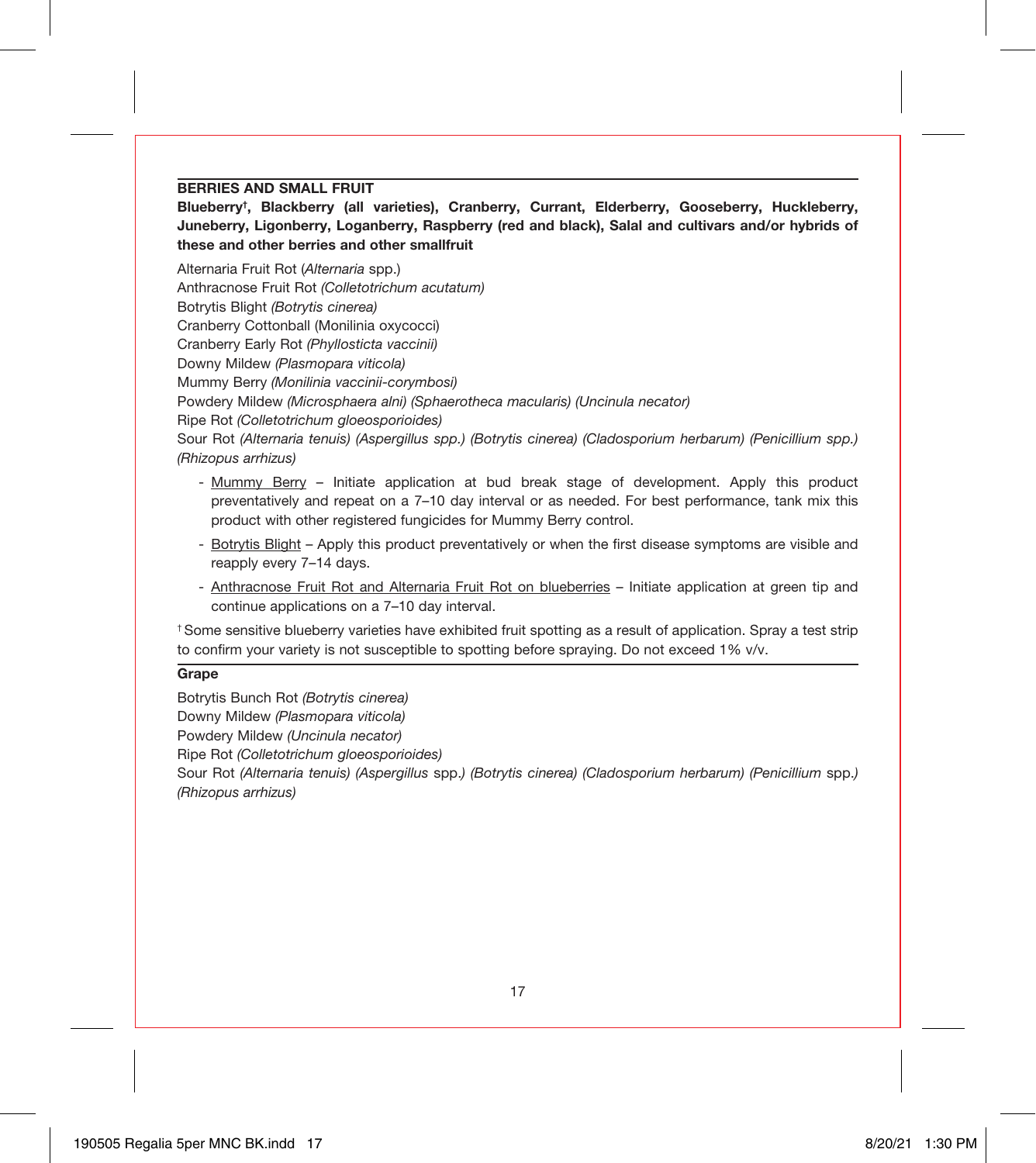#### **Strawberry**

Anthracnose (*Colletotrichum* spp.) Suppression only Botrytis *(Botrytis cinerea)* Powdery Mildew *(Sphaerotheca macularis)* Phytophthora Root Rot and Crown Rot (*Phytophthora* spp.) Ripe Rot *(Colletotrichum gloeosporioides)* Sour Rot *(Alternaria tenuis) (Aspergillus* spp.*) (Botrytis cinerea) (Cladosporium herbarum) (Penicillium* spp.*) (Rhizopus arrhizus)*

Verticillium Wilt (*Verticillium* spp.)

- Anthracnose on strawberry– For suppression, apply this product preventatively in 50–100 gallons of water per acre (1 – 2.5 gallons of water per 1000 square feet) and repeat on a 7-day interval or as needed. For best performance, tank mix this product with other registered fungicides for Anthracnose control.

# **TREE NUT CROPS**

**Almond, Beech nut, Brazil nut, Butternut, Cashew, Chestnut, Chinquapin, Filbert, Hickory nut, Macadamia nut, Pecan, Pistachio, Walnut (Black and English)**

Alternaria Leaf Spot (*Alternaria* spp.)

Anthracnose (*Colletotrichum* spp.) *(Gnomonia leptostyla)* Bacterial Canker *(Erwinia nigrifluens) (Pseudomonas syringae)* Botryosphaeria Blight *(Botryosphaeria dothidea)* Brown / Hull Rot (*Monilinia* spp.) Eastern Filbert Blight *(Anisogramma anomala)* Green Fruit Rot *(Botrytis cinerea)* Leaf Rust *(Tranzschelia discolor)* Shot Hole *(Wilsonomyces carpophilus)* Walnut Blight *(Xanthomonas campestris)*

Some tree nut varieties have exhibited petal staining and/or necrosis after application of higher use rates.

To minimize petal staining and/or necrosis:

- Use adjuvants that improve coverage, not penetration; follow the manufacturer's mixing instructions.
- Use adjuvants that through prior experience do not affect petal integrity when combined with this product.
- Apply 1 quart in 50 gallons or 2 quarts in 100 gallons of water per acre (1.5 tbsp. in 1 gallon or 3 tbsp. in 2.5 gallons of water per 1000 sq. ft.) from pink bud through bloom.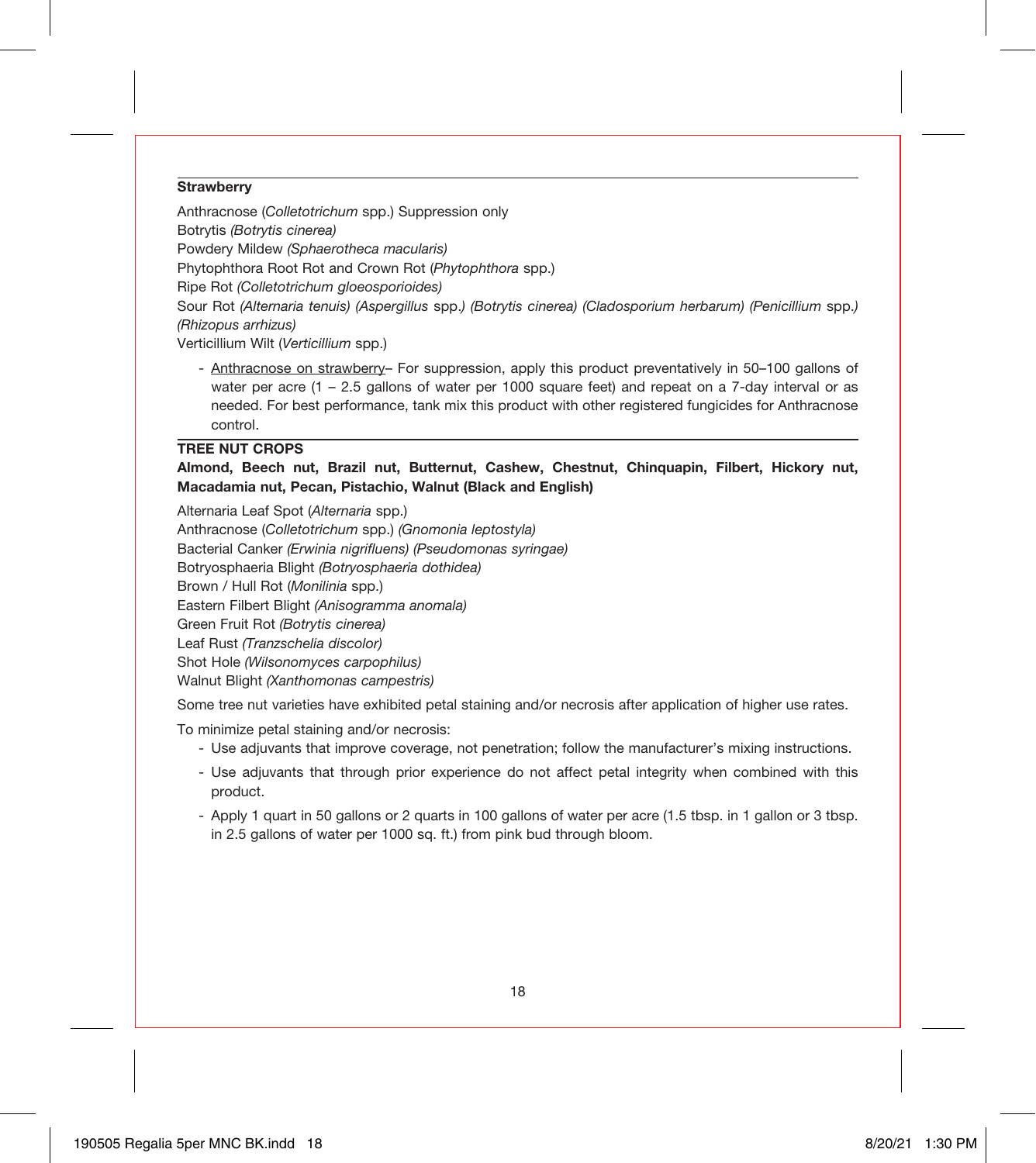#### **CEREAL GRAINS**

#### **Barley, Buckwheat, Grain Amaranth, Milo, Oat, Millets, Rice, Rye, Sorghum, Triticale, Wheat and other cereal grains**

Anthracnose Leaf Blight *(Colletotrichum graminicola)* Bacterial Blight and Streak *(Xanthomonas spp.)* Bacterial leaf streak (*Xanthomonas campestris pv. Holcicola*) Brown rot, Leaf Spots and Smuts (*Cercospora spp., Drechslera spp., Cochliobolus spp., Ceratobasidium spp.)* Eye Spot (*Aureobasidium zeae*) Gray leafspot (*Cercospora zeae-maydis) (Cercospora sorghi*) Northern Leaf Blight (*Exserohilum turcicum*) Northern Leaf Spot (*Cochliobolus carbonum*) Powdery Mildew *(Erysiphe graminis)* Rice Blast (*Pyricularia grisea*) Rusts (*Puccinia spp*.) Septoria Leaf/ Speckled Leaf Spot/Blotch (*Septoria* spp.) Sheath Spot and Blight *(Rhizoctonia oryzae) (Thanatephorus cucumeris)* Smut (*Tilletia barclayana*) Southern Leaf Blight (*Cochliobolus heterostrophus*) Stem Rot *(Sclerotium oryzae)* Tan Spot (*Pyrenophora tritici-repentis*)

It is important to apply this product at the Feekes 4 to Feekes 10.5 stage to maximize yield. Apply this product preventatively or when the first disease symptoms appear. Repeat applications in 7–14-day intervals depending upon crop growth and disease pressure

#### **Corn (Sweet Corn, Field Corn, Popcorn, Silage Corn, Seed Corn)**

Anthracnose Leaf Blight (*Colletotrichum graminicola*) Bacterial leaf streak (*Xanthomonas campestris pv. Holcicola*) Brown rot, Leaf Spots and Smuts (Cercospora Spp., Drechslera spp., Cochliobolus spp., Ceratobasidium spp.) Eye Spot (*Aureobasidium zeae*) Gray leafspot (*Cercospora zeae-maydis*) Northern Leaf Blight (*Exserohilum turcicum*) Northern Leaf Spot (*Cochliobolus carbonum*) Powdery Mildew *(Erysiphe graminis)* Rice Blast (Pyricularia grisea) Rusts (*Puccinia* spp.) Septoria Leaf/ Speckled Leaf Spot/Blotch (*Septoria* spp.) Sheath Spot and Blight *(Rhizoctonia oryzae) (Thanatephorus cucumeris)* Southern Leaf Blight (*Cochliobolus heterostrophus)* Stem Rot *(Sclerotium oryzae)*

Apply this product preventatively starting at V1-V10 or VT or when the first disease symptoms appear. (Repeat applications on 7–10 day intervals depending upon crop growth and disease pressure.)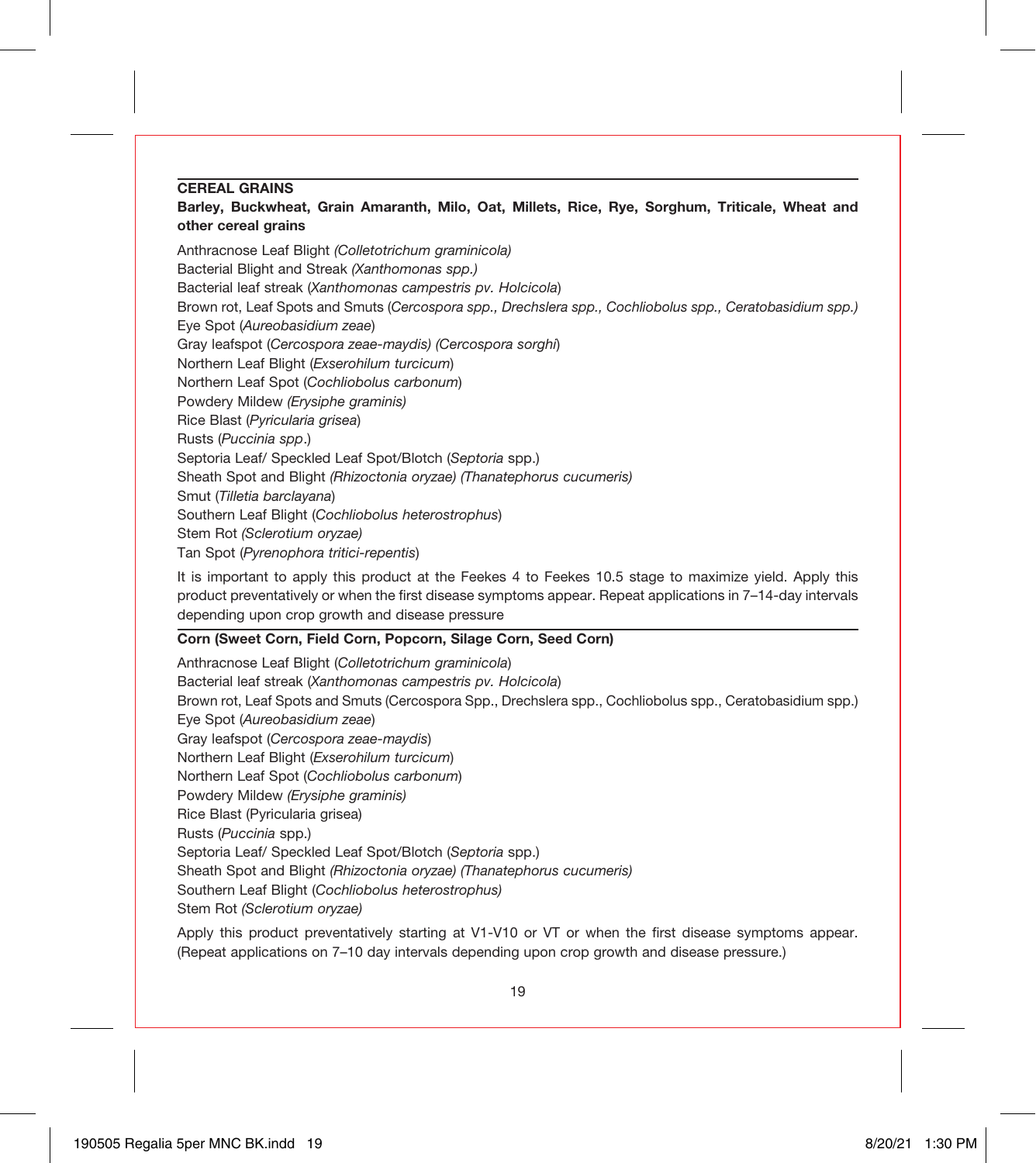# **FORAGE, FODDER AND STRAW OF CEREAL GRAINS**

**Corn, Wheat, and any other cereal grain crop**

Anthracnose Leaf Blight *(Colletotrichum graminicola)* Bacterial Blight and Streak *(Xanthomonas spp.)* Bacterial leaf streak (*Xanthomonas campestris pv. Holcicola*) Brown rot, Leaf Spots and Smuts (Cercospora Spp., Drechslera spp., Cochliobolus spp., Ceratobasidium spp.) Eye Spot (Aureobasidium zeae) Gray leafspot (Cercospora zeae-maydis) (*Cercospora sorghi*) Northern Leaf Blight (Exserohilum turcicum) Northern Leaf Spot (Cochliobolus carbonum) Powdery Mildew *(Erysiphe graminis)* Rice Blast (Pyricularia grisea) Rusts (Puccinia spp.) Septoria Leaf/ Speckled Leaf Spot/Blotch (*Septoria* spp.) Sheath Spot and Blight *(Rhizoctonia oryzae) (Thanatephorus cucumeris)* Smut (Tilletia barclayana) Southern Leaf Blight (Cochliobolus heterostrophus) Stem Rot *(Sclerotium oryzae)* Tan Spot (Pyrenophora tritici-repentis)

#### **GRASS FORAGE, FODDER, AND HAY**

**Bermuda grass, Bluegrass, Bromegrass, Fescue, Pasture and range grasses grown for hay or silage, Sudangrass, Timothy and other grass forage, fodder, and hay**

Powdery Mildew *(Erysiphe graminis)* (*Oidium* spp.) (*Podosphaera* spp.) (*Sphaerotheca* spp.)

#### **NON-GRASS ANIMAL FEED**

**Alfalfa, Clover, Kudzu, Lespedeza, Lupin, Sainfoin, Trefoil, Vetch and other non-grass animal feed**

Aerial Web Blight *(Rhizoctonia solani)* Alternaria Leafspot *(Alternaria spp.)* Anthracnose *(Colletotrichum truncatum)* Anthracnose and Black Stem Rot *(Colletotrichum trifolii)* Brown Spot *(Septoria glycines)* Cercospora Blight *(Cercospora kikuchii)* Downy Mildew *(Peronospora trifoliorum)* Frog-eyed Leaf Spot *(Cercospora sojina) Phytophthora spp.* Pod and Stem Blight *(Diaporthe spp.)* Powdery Mildew *(Erysiphe polygoni) Pythium spp.* Sclerotinia stem and crown rot *(Sclerotinia sclerotiorum)* Septoria Brown Spot *(Septoria glycines) Rhizoctonia spp*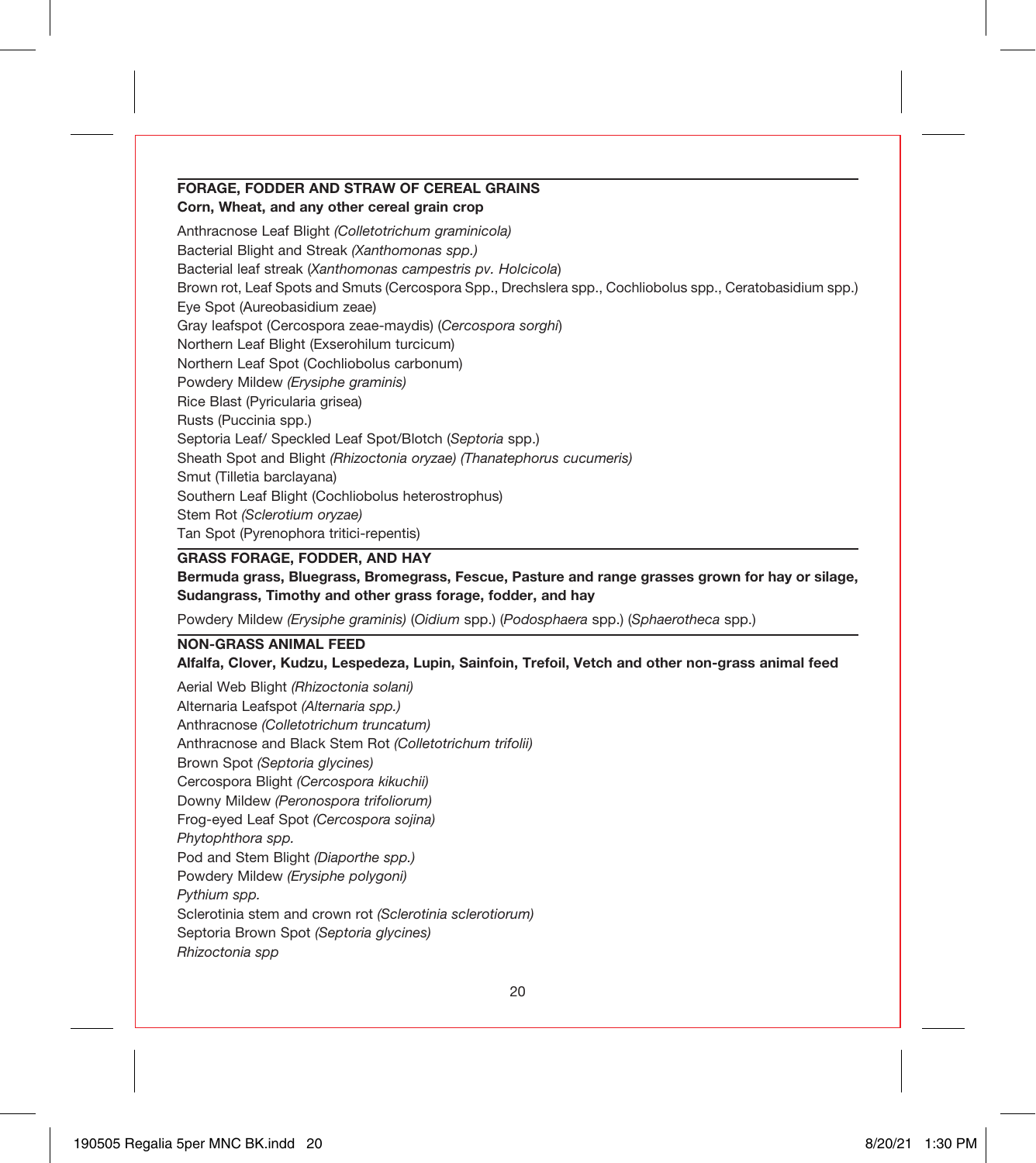#### **HERBS/SPICES (FIELD)**

Downy Mildew (*Peronospora* spp.) Powdery Mildew (*Erysiphe* spp.)

# **OIL SEED CROPS (not including peanut or soybean)**

**Canola, Castor, Flax, Jojoba, Rapeseed, Safflower, Sesame, and Sunflower and other oil seeds**

Alternaria Leaf Spot, Boll Rot (*Alternaria spp*.) Anthracnose, Boll Rot (*Glomeria spp*) Bacterial Pustule (*Xanthomonas spp*.) Bacterial Speck (*Pseudomonas syringe pv. glycineal*) Brown Spot (*Septoria glycines*) Cercospora Blight and Leaf Spot (*Cercospora spp*.) Cercospora Leaf Spot (*Cercospora spp*.) Diplodia Boll Rot (*Diplodia spp*.) Downy Mildew (*Peronospora mansherica*) Leaf Spot (*Corynespora cassicola*) Phoma Blight,Boll Rot (*Phoma spp*) Pod and Stem Blight (*Diaporthe phaseolorum var. solae), (Phomopsis longicola*) Powdery Mildew *(Erysiphe spp)* Stemphyllium Leaf Spot (*Stemphyllium spp*) White Mold/Sclerotinia Stem Rot (*Sclerotinia sclerotiorum*)

For white mold disease control: apply at 10% bloom with a second application 7-10 days later.

#### **Cotton**

For ground applications for foliar and boll rot disease control, apply this product preventatively in 15–40 gallons of water per acre (0.5 – 1 gallon of water per 1000 square feet) prior to disease development using sufficient volume for thorough coverage

#### **STALK, STEM, AND LEAF PETIOLE VEGETABLES Asparagus, Celery and other stalk, stem and leaf petiole vegetables**

Bacterial Blight/Rot (*Xanthomonas* spp.) Downy Mildew *(Bremia lactucae)* (*Peronospora* spp.) Early Blight of celery (*Cercospora apii*) Late Blight *(Septoria apiicola)* Powdery Mildew *(Erysiphe cichoracearum)* Sclerotinia Head and Leaf Drop *(Sclerotinia minor) (Sclerotinia sclerotiorum)*

#### **TROPICAL AND SUBTROPICAL FRUITS, EDIBLE**

#### **Olive and other tropical and subtropical fruits with edible peel**

Anthracnose *(Colletotrichum gloeosporioides)*

Bacterial Canker *(Xanthomonas campestris)*

Botrytis Fruit Rot *(Botrytis cinerea)*

Olive leaf spot (*Cercospora cannabis*) (*Pseudocercospora cannabina)*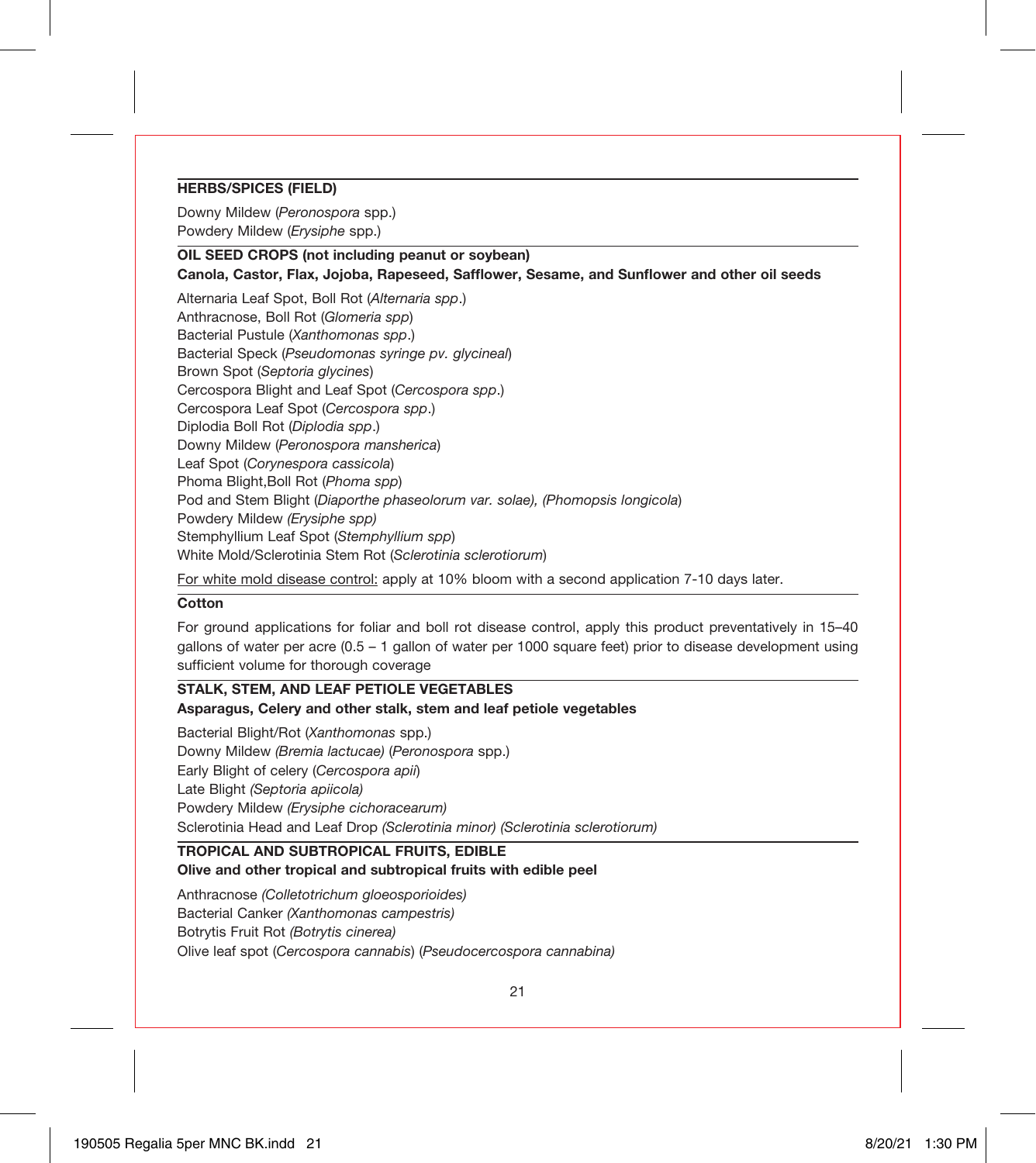#### **TROPICAL AND SUBTROPICAL FRUITS, INEDIBLE**

**Avocado, Banana, Kiwi, Mango, Papaya, Plantain, Pineapple, Pomegranate and other tropical and subtropical fruits with inedible peel**

Anthracnose *(Colletotrichum gloeosporioides)* Bacterial Canker *(Xanthomonas campestris)* Botrytis Fruit Rot *(Botrytis cinerea)*

#### **ARTICHOKE**

Powdery Mildew *(Erysiphe cichoracearum) (Leveillula taurica)*

#### **HOPS**

Downy Mildew *(Pseudoperonospora humuli)* Powdery Mildew *(Sphaerotheca macularis)*

- Minimum spray volumes for hop growth stages are as follows:
- Emergence to Training: Apply 1–2 quarts this product per acre (1.5 3 tbsp. per 1000 sq. ft.) using a minimum spray volume of 20 gallons per acre (0.5 gallon per 1000 sq. ft.). Coverage will vary with the size of the vines and the type of spray equipment. Apply adequate spray volume to achieve complete spray coverage.
- Training to Wire-Touch: Apply 1–2 quarts this product per acre (1.5 3 tbsp. per 1000 sq. ft.) using a minimum spray volume of 50 gallons per acre (1 gallon of water per 1000 sq. ft.). Coverage will vary with the size of the vines and the type of spray equipment. Apply adequate spray volume to achieve complete spray coverage.
- Wire-Touch through Harvest: Apply 2–4 quarts (3 6 tbsp.) of this product using a minimum of 100 gallons of water per acre (2.5 gallons of water per 1000 sq. ft.). Higher water volumes may be necessary to achieve thorough coverage after side arms develop. Do not apply more than 4 quarts of product per acre (6 tbsp. per 1000 sq. ft.) per application. Apply adequate spray volume to achieve complete spray coverage. Use the higher rates when moderate to high disease pressure is present or expected.
- For control of downy mildew, tank mix this product with another fungicide labeled for Downy Mildew control and re-apply at a 7-day interval or according to the label directions of the tank mix (ingredient) (partner).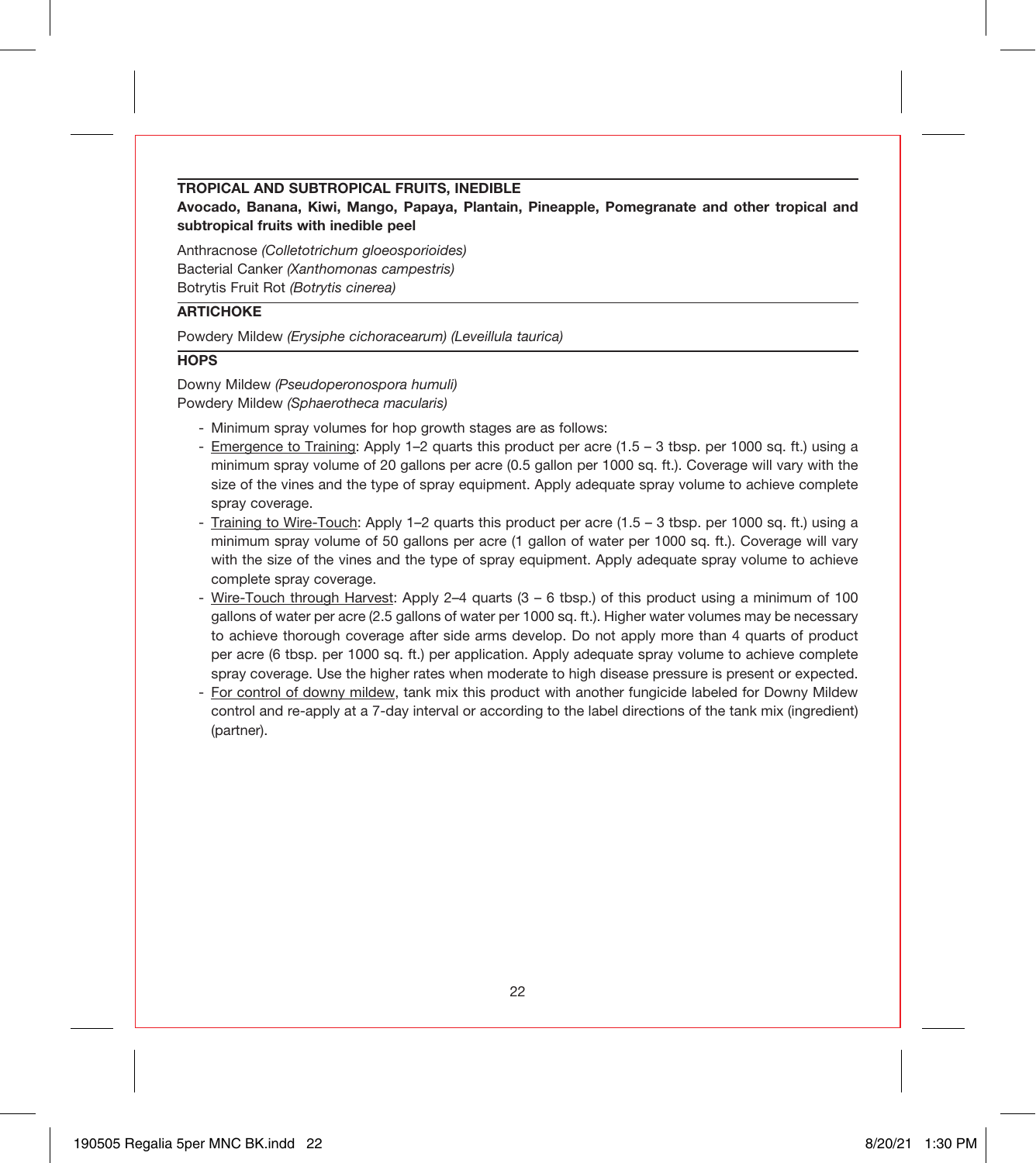#### **HEMP**

Anthracnose *(Colletotrichum coccodes)(Colletotrichum dematium)* Botrytis Bud Rot *(Botrytis cinerea)* Brown blight *(Alternaria alternata) (Alternaria tenuis)* Damping off *(Botrytis cinerea)( Fusarium oxysporum) (Fusarium solani)* Downy mildew *(Pseudoperonospora cannabina)(Pseudoperonospora humuli)* Fusarium foot rot and root rot *(Fusarium solani) Fusarium oxysporum Fusarium proliferatum* Fusarium root and stem rot *Fusarium solani* Fusarium stem canker *(Fusarium sulphureum)(Gibberella cyanogena)(Gibberella saubinetii)* Fusarium wilt *(Fusarium oxysporum f.sp. cannabis)(Fusarium oxysporum f.sp. vasinfectum)* Gray mold *(Botrytis cinerea)* Powdery Mildew *(Golovinomyces)(Erysiphe cichoracearum)(Leveillula taurica)(Oidiopsis taurica) (Spaerotheca macularis)(Sphaerotheca humuli)(Oidium spp.)* White mold/Hemp canker *(Sclerotinia sclerotiorum)*

#### **QUINOA**

Downy Mildew *(Peronospora farinosa)*

# **SUGARCANE**

Red Rot (*Glomerella tucumanensis*, also known as *Colletotrichum falcatum*) (Suppression Only)

#### **FLOWERING PLANTS**

Anthracnose (*Colletotrichum* spp.) Bacteria (*Erwinia* spp.), (*Pseudomonas* spp.), (*Xanthomonas* spp.) Blossom Blight (*Monilinia* spp.) Downy Mildew (*Peronospora* spp.), (*Plasmopara viburni*) Gray Mold (*Botrytis cinerea*) Leaf Spot (*Alternaria* spp.), (*Cercospora* spp.), (*Entomosporium* spp.), (*Myrothecium* spp.), (*Septoria* spp.) Powdery Mildew (*Erysiphe* spp.), (*Oidium* spp.), (*Podosphaera* spp.), (*Sphaerotheca* spp.)

# **BEDDING PLANTS**

Anthracnose (*Colletotrichum* spp.) Bacteria (*Erwinia* spp.), (*Pseudomonas* spp.), (*Xanthomonas* spp.) Blossom Blight (*Monilinia* spp.) Downy Mildew (*Peronospora* spp.), (*Plasmopara viburni*) Gray Mold (*Botrytis cinerea*) Leaf Spot (*Alternaria* spp.), (*Cercospora* spp.), (*Entomosporium* spp.), (*Myrothecium* spp.), (*Septoria* spp.) Powdery Mildew (*Erysiphe* spp.), (*Oidium* spp.), (*Podosphaera* spp.), (*Sphaerotheca* spp.) **GRASS GROWN FOR SEED**

Powdery Mildew *(Erysiphe graminis)* (*Oidium* spp.) (*Podosphaera* spp.) (*Sphaerotheca* spp.)

23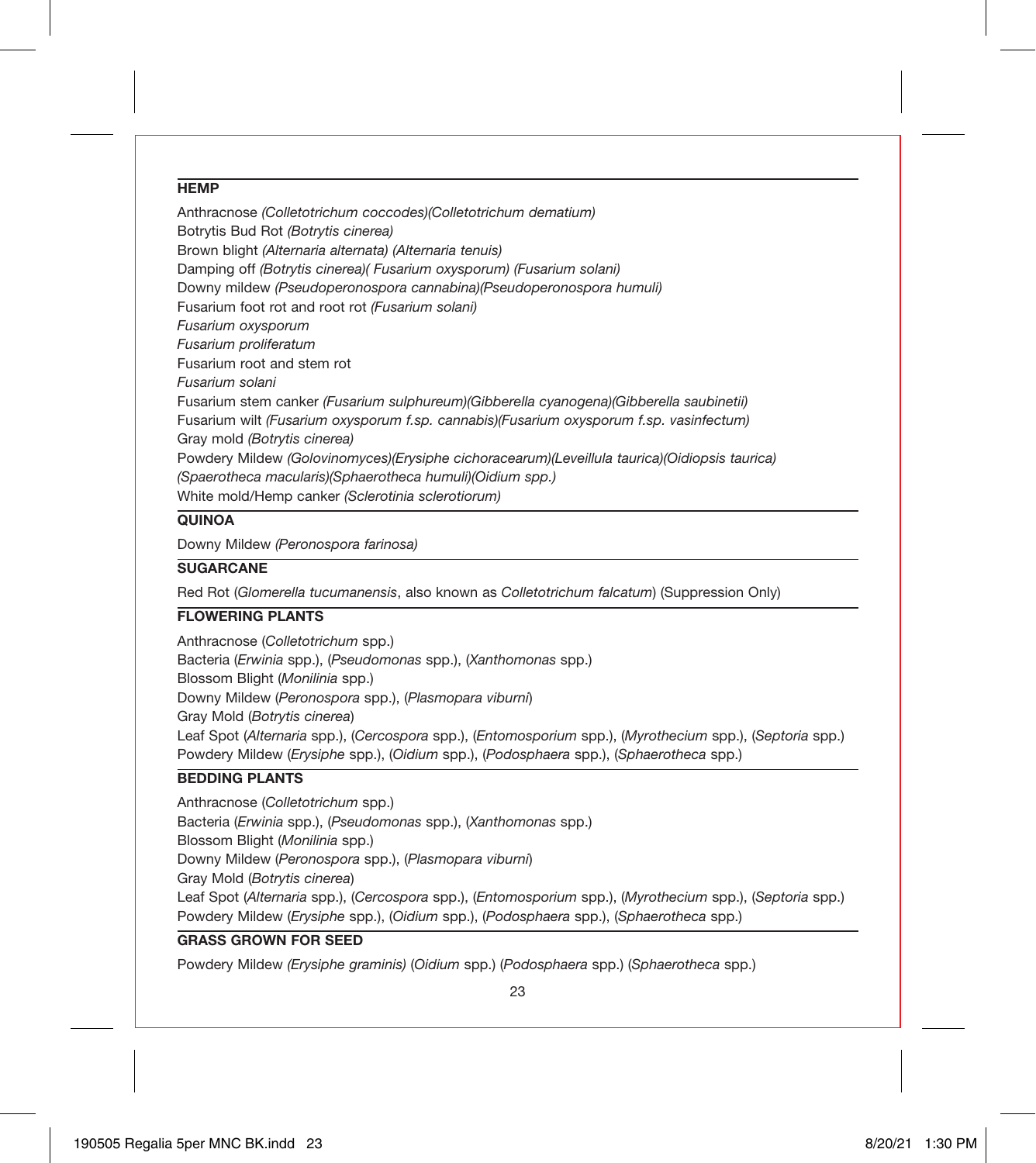#### **ORNAMENTALS**

Anthracnose (*Colletotrichum* spp.) Bacteria (*Erwinia* spp.), (*Pseudomonas* spp.), (*Xanthomonas* spp.)

Blossom Blight (*Monilinia* spp.)

Downy Mildew (*Peronospora* spp.), (*Plasmopara viburni*)

Gray Mold (*Botrytis cinerea*)

Leaf Spot (*Alternaria* spp.), (*Cercospora* spp.), (*Entomosporium* spp.), (*Myrothecium* spp.), (*Septoria* spp.) Powdery Mildew (*Erysiphe* spp.), (*Oidium* spp.), (*Podosphaera* spp.), (*Sphaerotheca* spp.)

# **TOBACCO**

Blue Mold (*Peronospora tabacina*)

Target Spot (*Rhizoctonia solani*)

For Target Spot: Apply this product at a rate of 2 quarts per acre in a minimum of 50 gallons of water per acre.

#### **TURFGRASS AND ORNAMENTAL GRASSES**

#### **Bluegrass, Bentgrass, Bermudagrass, Dichondra, Fescue, Orchardgrass,** *Poa annua***, Ryegrass, St. Augustine, Zoysia, mixture**

Powdery Mildew *(Erysiphe graminis)* (*Oidium* spp.) (*Podosphaera* spp.) (*Sphaerotheca* spp.)

- Apply 1–3 fluid ounces per 1000 square feet in a minimum of 1.5 gallons of water for FOLIAR applications, or
- Apply 3–8 pints per acre in a minimum of 50 gallons of water for FOLIAR applications

This product aids in control of turf diseases and improves turf quality. For improved performance under moderate to severe disease pressure, reduce spray intervals or use this product in a tank mix or rotational program with other registered fungicides.

#### **INTEGRATED PEST MANAGEMENT (IPM)**

Many conventional fungicides have been tested in an IPM regime with REGALIA® Biofungicide with very satisfactory results. One of the major objectives of IPM has been to reduce the probability of disease resistance development to a particular active ingredient.

The alternate use of (1–2 sprays) followed by a conventional, registered fungicide (1–2 sprays) has been successfully used in many crops. In addition, the use of tank mixes with a conventional fungicide has also been successful.

Follow label instructions of the particular registered product: Do not exceed amounts or treatment intervals on the label.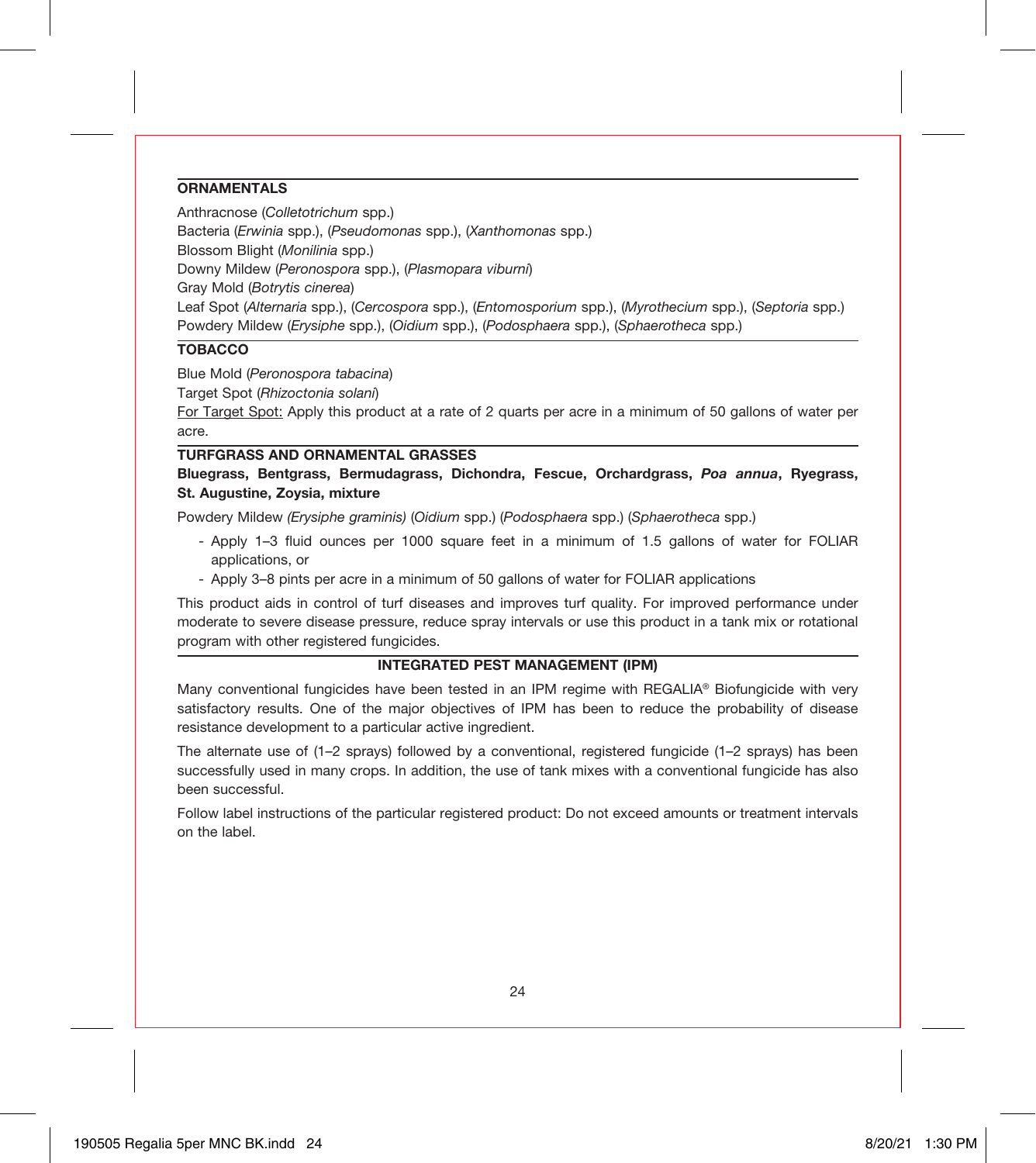# **STORAGE AND DISPOSAL**

Do not contaminate water, food, or feed by storage or disposal.

**Pesticide Storage:** Store in a cool, dry place. Avoid freezing.

**Pesticide Disposal:** To avoid wastes, use all material in this container by application according to label directions. If wastes cannot be avoided, offer remaining product to a waste disposal facility or pesticide disposal program (often such programs are run by state or local governments or by industry).

**Container Handling (5 gallons or less):** Non-refillable container. Do not reuse or refill this container. Triple rinse container (or equivalent) promptly after emptying. Triple rinse as follows: Empty the remaining contents into application equipment or a mix tank and drain for 10 seconds after the flow begins to drip. Fill the container 1/4 full with water and recap. Shake for 10 seconds. Pour rinsate into application equipment or a mix tank or store rinsate for later use or disposal. Drain for 10 seconds after the flow begins to drip. Repeat this procedure two more times. Then offer for recycling if available, or puncture and dispose of in a sanitary landfill or by incineration. Do not burn unless allowed by state and local ordinances.

**Container Handling (over 5 gallons):** Non-refillable container. Do not reuse or refill this container Triple rinse as follows: Empty the remaining contents into application equipment or a mix tank. Fill the container 1/4 full with water. Replace and tighten closures. Tip container on its side and roll it back and forth, ensuring at least one complete revolution, for 30 seconds. Stand the container on its end and tip it back and forth several times. Turn the container over onto its other end and tip it back and forth several times. Empty the rinsate into application equipment or a mix tank or store rinsate for later use or disposal. Repeat this procedure two more times. Then offer for recycling if available, or puncture and dispose of in a sanitary landfill or by incineration. Do not burn unless allowed by state and local ordinances.

Marrone Bio Innovations is a member of the Ag Container Recycling Council. Visit http://www.acrecycle.org/contact.html for information on how to arrange pick-up of this empty pesticide container.

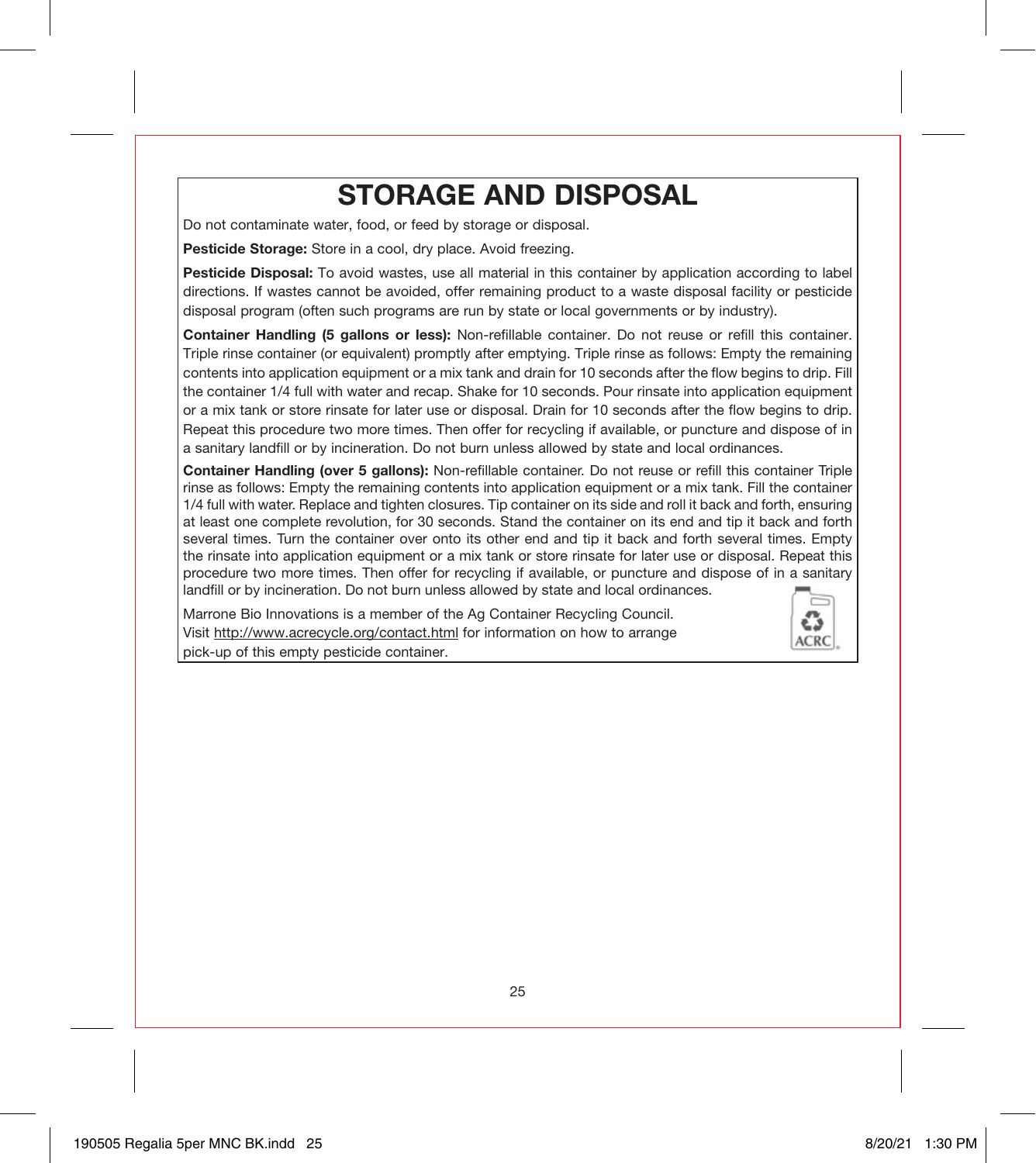### **WARRANTY**

To the extent consistent with applicable law, the seller makes no warranty, expressed or implied, of merchantability, fitness or otherwise concerning use of this product. To the extent permitted by applicable law, the user assumes all risks of use, storage or handling that are not in strict accordance with the accompanying directions.

Made in the U.S.A. REGALIA® is a trademark of Marrone Bio Innovations, Inc. Marrone Bio Innovations' name and logo are registered trademarks of Marrone Bio Innovations, Inc. **© Marrone Bio Innovations, Inc.** 1540 Drew Ave., Davis, CA 95618 1-877-664-4476 info@marronebio.com